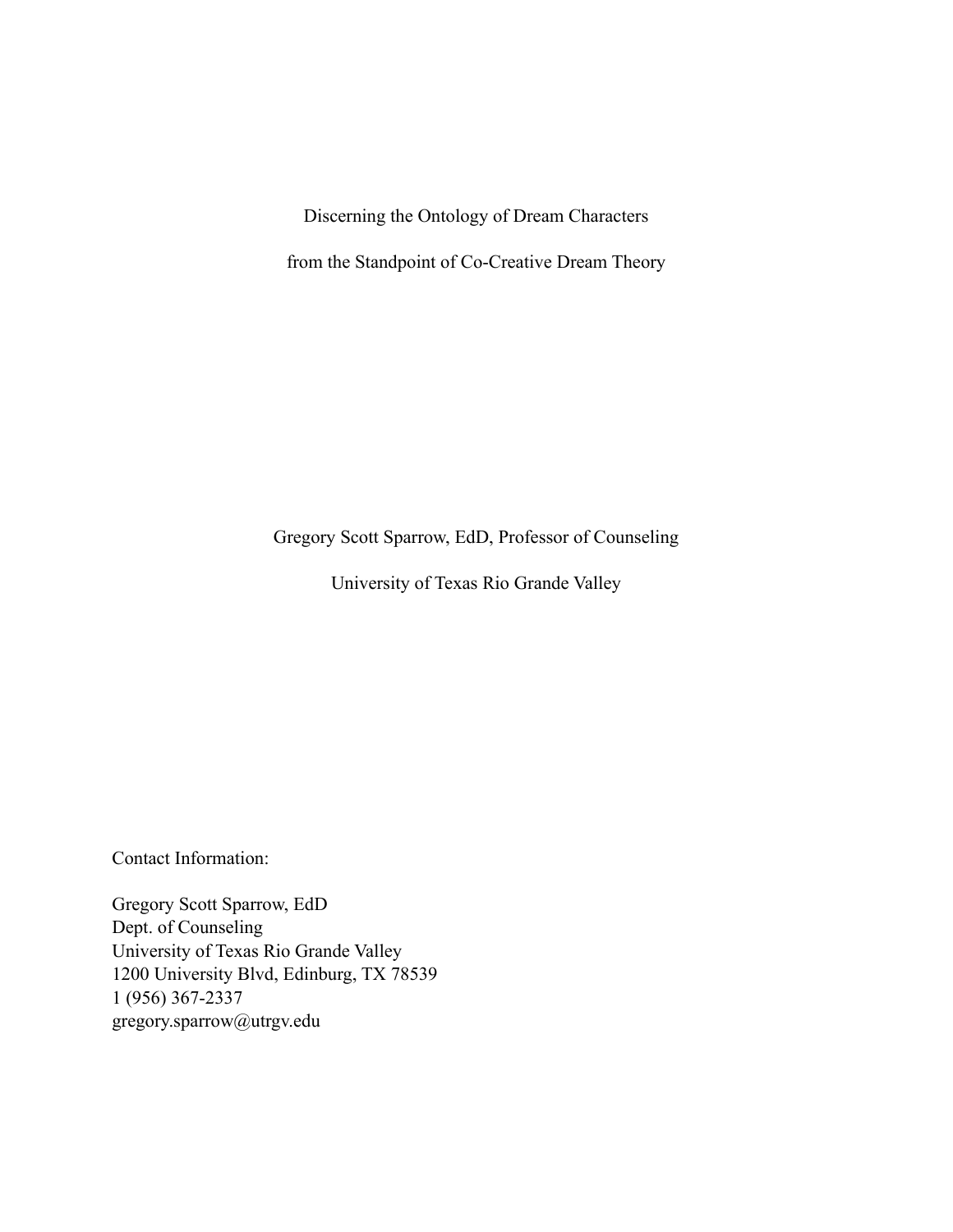## Discerning the Ontology of Dream Characters from the Standpoint of Co-Creative Dream Theory

## Abstract

It is not uncommon to have dreams with familiar characters who may seem to exhibit independent agency and personhood, whether the actual persons are alive or dead. Rejecting outright the possibility of independent agency may align with a materialistic or strictly empirical worldview, but it doesn't explain away the felt-experience of so many dreamers, who remain convinced that they have encountered actual persons in their dreams. Discerning the ontological nature of dream characters, if one is open to the possibility of independent ontology, presents a daunting challenge, especially if one adopts an either-or approach that allows for the dream character to be intrapsychically or transpersonally derived, but not both. In this paper, I introduce an integrated view of dream character ontology based on the co-creative dream paradigm (CDP), which allows for the possibility that local and nonlocal feeds coalesce as mutable dream imagery on a continuum of relative influence. This approach allows for a dynamic, reciprocal relationship between the dream ego and the emergent imagery––whose ontological nature may shift in its expression from moment to moment––and supports an ethical stance in relation to every dream character, given that one cannot ascertain, with certainty, its true nature.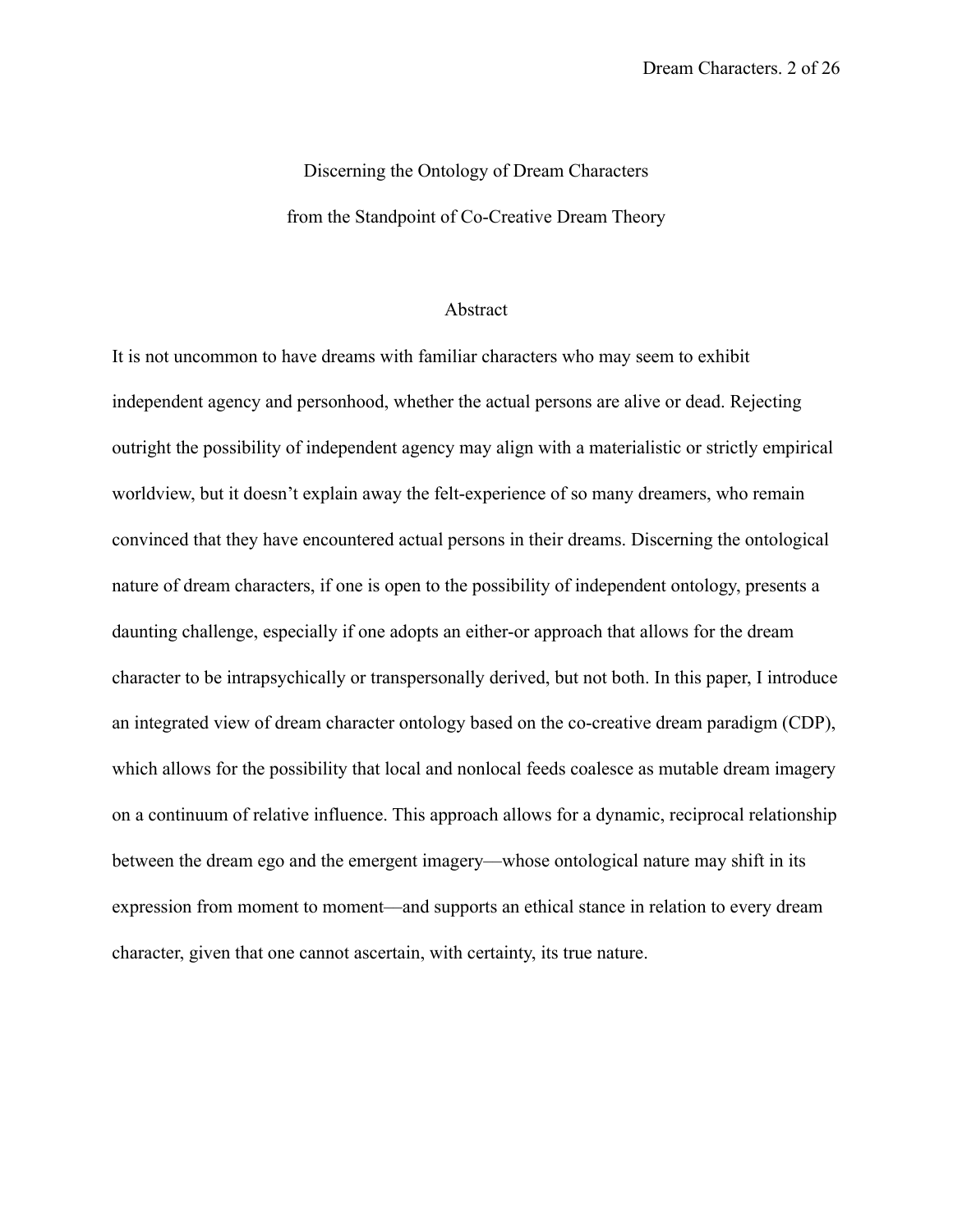# Discerning the Ontology of Dream Characters from the Standpoint of Co-Creative Dream Theory[1](#page-2-0)

### <span id="page-2-1"></span>Introduction

Every experienced dream worker occasionally encounters a dream that includes a character who conveys an agency and spontaneity that mimics the real person. The dreamer may feel that the character––alive or dead––was somehow present in the dream. Rejecting outright the possibility of independent agency may align with a materialistic or strictly empirical worldview, but it doesn't explain away the felt-experience of so many dreamers, who remain convinced that they have encountered actual persons in their dreams. As we know, such convictions are not uncommon, and thus contemporary dream workers would do well to adopt an approach to such experiences that meaningfully and respectfully aligns with the dreamer's worldview, regardless of the facts; for such experiences can be vivid and life changing. In her dissertation study of "visitation" dreams with deceased friends and family members, Shorter reports:

The deceased appeared as they did in life rather than as they did when they fell ill. In fact, the deceased often appeared much younger or more healthy than when they died. The deceased conveyed reassurance to the dreamer. "I am OK and still with you"…The

<span id="page-2-0"></span><sup>&</sup>lt;sup>[1](#page-2-1)</sup> Based on the opening keynote address by the author at the Many Worlds of Lucid Dreaming Conference, October, 2021, titled "Dream Encounters: Who, What, Where?"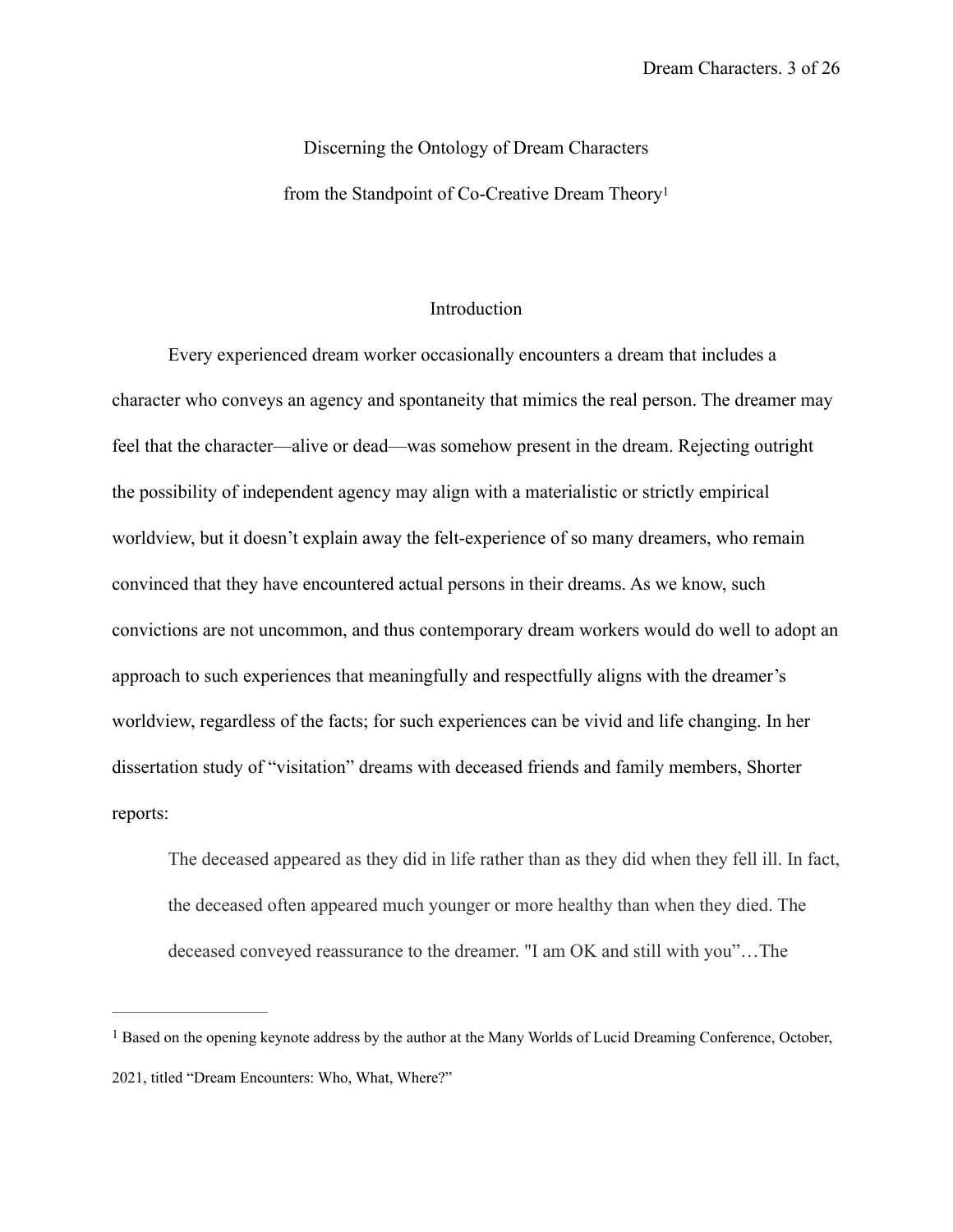dreamer is always changed by the experience. There is a resolution of the grieving process and/or a wider [spiritual](https://www.psychologytoday.com/us/basics/spirituality) perspective. (Shorter, 2009)

Such dreams are by no means limited to purported visitations from the dead. Indeed, if the dream character is a familiar person who is still alive, a dreamer may feel that the encounter was an actual contact, and may subsequently explore that possibility with the real person.

Having analyzed thousands of dreams during my 40-year career as a psychotherapist specializing in dream work, I have often faced the challenge of helping clients discern whether a dream character reveals independent ontology. While many therapists would actively steer a client away from believing in this possibility, I favor an approach based on the client's own beliefs, values, and experiences. This postmodern stance avoids making a determination for the client and possibly undermining the client's sense of meaning. Nonetheless, my own research and personal experience firmly support the premise that dreaming is a psi-conducive state, and thus can tap various local and nonlocal "feeds" (Sparrow, 2014a) that the dreaming mind may render as images. Indeed, the extent of my own experiences led me to research a subset of such purported visitation dreams (Sparrow, 1994; 1997).

Of course, keeping an open mind about such things can provoke the ire of strict empiricists. After reading of one of my books (Sparrow, 1997) on Christian religious experiences, Carl Sagan and Ann Druyan (Sagan & Druyan, 1997) once asserted, "There's not a skeptical bone in Sparrow's body," and proceeded to dismiss the entirety of my work. I was not surprised at their assessment, because scientifically oriented individuals often resist the possibility of a nonmaterial or transpersonal reality. However, the job of disproving transpersonal reality is more difficult than simply rejecting it as "non-empirical" and thus invalid. It is the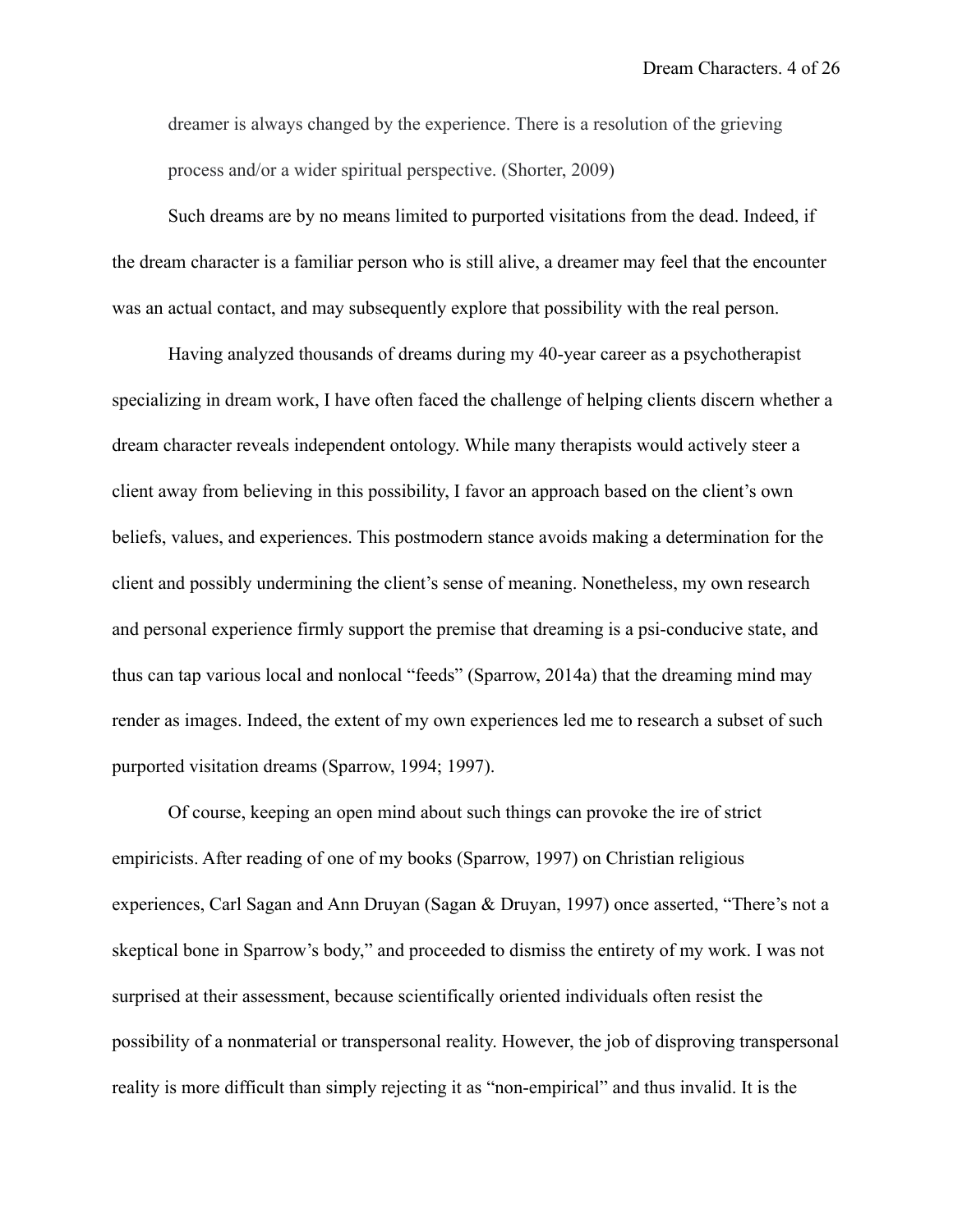equivalent of saying that all crows are black which, as we know, requires that one have access to the entire population of crows. In contrast, all one has to do to overturn strict materialism is to demonstrate *a single instance* of non-local intelligence manifesting in the dream. If only *one event* is determined to be nonlocal, then the universe is a very different place than the materialist would have us believe.

#### *Dreams as Indeterminate*

My purpose in this paper is to introduce a theoretical framework to address the question of dream character ontology for those who are open to the idea of transpersonal sources of our dreams. This framework has been referred to as the co-creative dream paradigm (CDP) (Rossi, 1972), upon which I have developed a structured approach to co-creative dream analysis (Sparrow, [2012;](https://journals.ub.uni-heidelberg.de/index.php/IJoDR/article/view/12128/pdf_62) [2013](https://www.dreamstarinstitute.com/resources/A.New.Method.Dream.Analysis.Publication.pdf); [2014a;](http://www.dreamanalysistraining.com/resources/Sparrow.Lucidity.Anthology.Revised.pdf) [2014b](https://journals.ub.uni-heidelberg.de/index.php/IJoDR/article/view/12128); [2019;](https://www.dreamstarinstitute.com/resources/Dual-Mode.IJODR.pdf) [2020;](https://www.dreamstarinstitute.com/resources/Metaphor-Paper-Final.IJODR.April-2020.pdf) Sparrow and Thurston, 2010, 2022). In brief, the CDP views dreams as indeterminate from the outset, and co-created in real time through the interaction between the dream ego and emergent generic content. That is, unlike traditional dream theory, the CDP does not view the dream as created by some unconscious process and then experienced passively by the dream ego during sleep. To the contrary, it views dreams as the dynamic interaction between an actively responding dream ego and an emergent, unformed dream content that can, potentially partake of multiple sources or feeds.

I believe that contemporary neuroscience and quantum mechanics supports the CDP, and may eventually turn more fully to it. In grappling with the "hard problem" of consciousness, the view that consciousness is "isomorphic" with the brain, but not causally derived from it, introduces a non-reductionistic framework that preserves the independence of consciousness, while affirming its relationship to brain function. Further, one can find allusions in the literature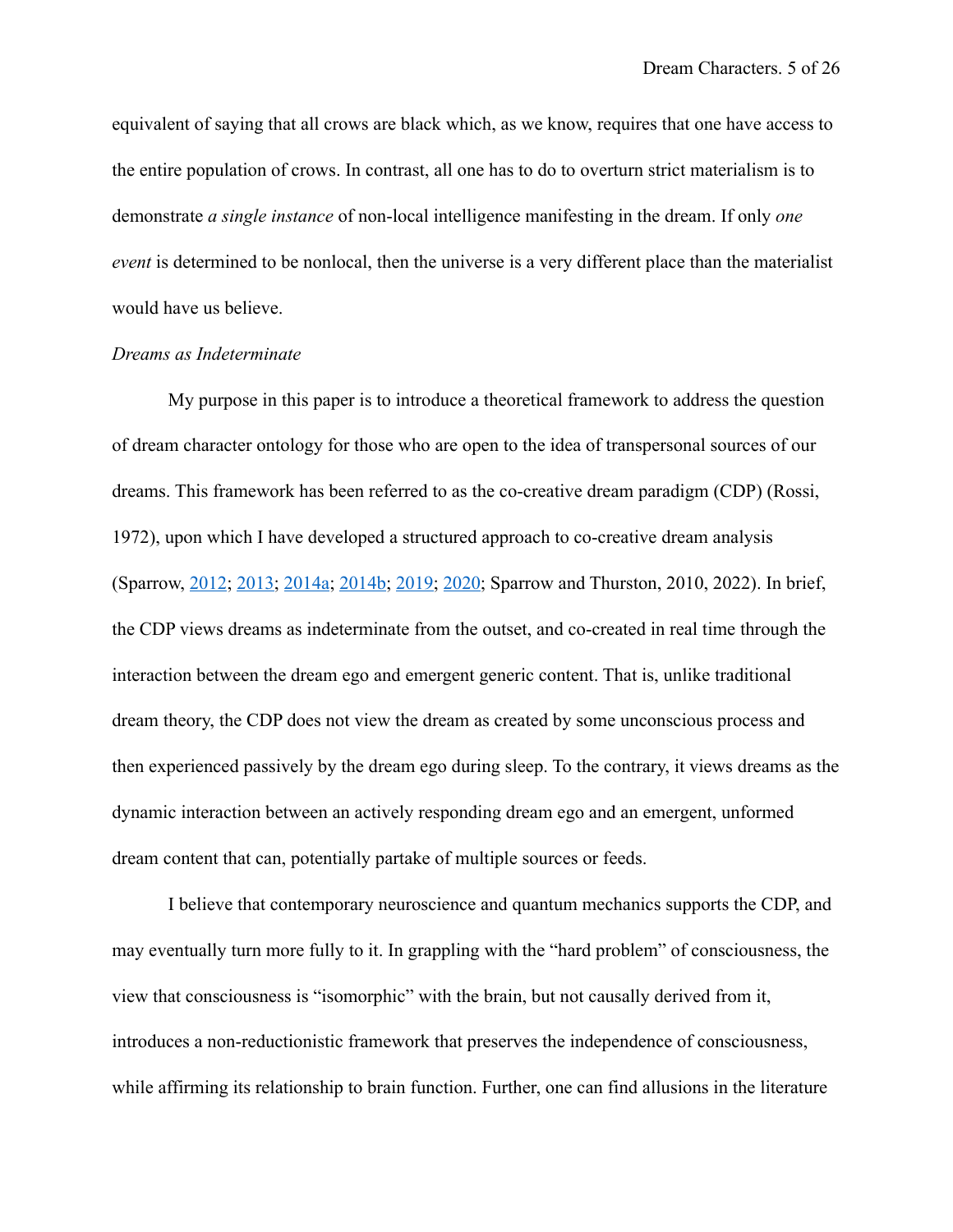to the interactive nature of the dreaming mind, in particular. Hobson says, intriguingly, that we have to treat the dreaming brain as "a unified system whose complex components dynamically interact so as to produce a continuously changing state" (Hobson, et. al, 2000 ). Similarly, from the standpoint of the CDP, the dream ego's responses––feelings, thoughts, and actions–– dynamically interact with, and impact the imagery, and thus co-determine the resultant dream.

 I have discovered that the CDP––as a paradigm (Kuhn, 1962) of dream construction–– permits new questions to be asked and solutions new to be found to a variety of questions that have heretofore made little sense within the "presentational" (Sparrow, 2020) or "strictly determined" view of dream construction (Freud, 1913; Kramer, 1993). That is, the traditional psychoanalytic view of the dream treats the imagery––not as a fluctuating, indeterminate manifestation of a dynamic process––but as purposefully obscure symbology created elsewhere to circumvent ego censorship. While individuals may not espouse a belief in the psychoanalytic conceptualization of dream function, the belief in the "fixed" nature of dream images is an unexamined feature of a longstanding Western view of art and dream content alike (Sontag, 1966).

The CDP, in contrast, permits dream analysis to raise questions about the unfolding, reciprocal *relationship* between the dream ego and the dream imagery, and the mutable nature of the dream content. Thus, the CDP enables us to ask questions regarding dream character ontology––specifically pertaining to local and nonlocal "feeds" that create a dynamic, mutable presentation––that make no sense within the "strictly determined" content paradigm fostered by psychoanalysis. Referring specifically to visitation dreams reported by Shorter (2009), McNamara (2021) asserts, "My own feeling is that these dreams hold a key to the functional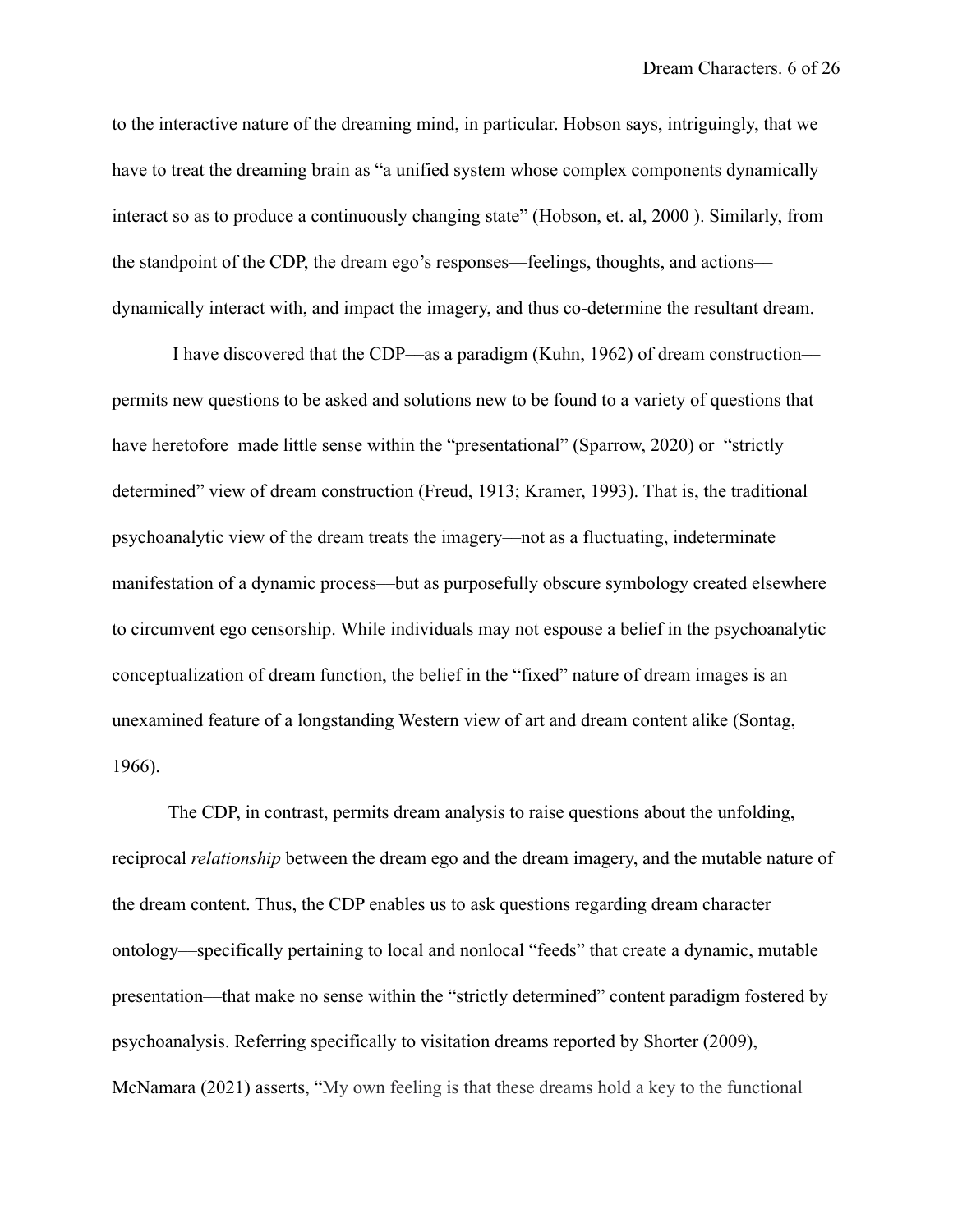nature of the [dreaming](https://www.psychologytoday.com/us/basics/dreaming) mind itself." If so, then our exploration into the ontological status of dream characters through the lens of the CDP may help to advance our understanding of a "dynamically interacting" dreaming mind.

On a practical level, the theoretical framework I propose can arguably assist lay and professional dreamworkers in helping their clients a more sophisticated, and arguably more accurate view of dream characters that can transcend the either-or thinking about dream character identity.

#### *Early Experiences*

When I was 20, I had a false awakening dream that even now, fifty years later, remains vivid in my memory. At that time, I slept next to my bedroom window so I could see the moon and stars as I would fall asleep. One night I was "awakened" by something outside my window. Outside the window appeared a brightly illuminated sphere descending from the sky and coming to rest in the yard.

I was alarmed, and so I jumped out of bed to run to the bedroom door, when I saw a dark object spinning toward me from the direction of the brilliant orb. It hit the ground at my feet, and a woman appeared in its place. She was wearing a blue jump suit and was quite stunning. She smiled and asked me to go get my brother. Relieved that she wasn't interested in me, I went to get my brother, who was kneeling tearfully at the foot of my parents' bed, dressed in a monk's saffron robe with his head shaved. He rose slowly and accompanied me back to our bedroom where he climbed through my window into the yard and was taken aboard the craft. Then the woman turned to me and said, "You are not ready yet, but when you are, we will return for you."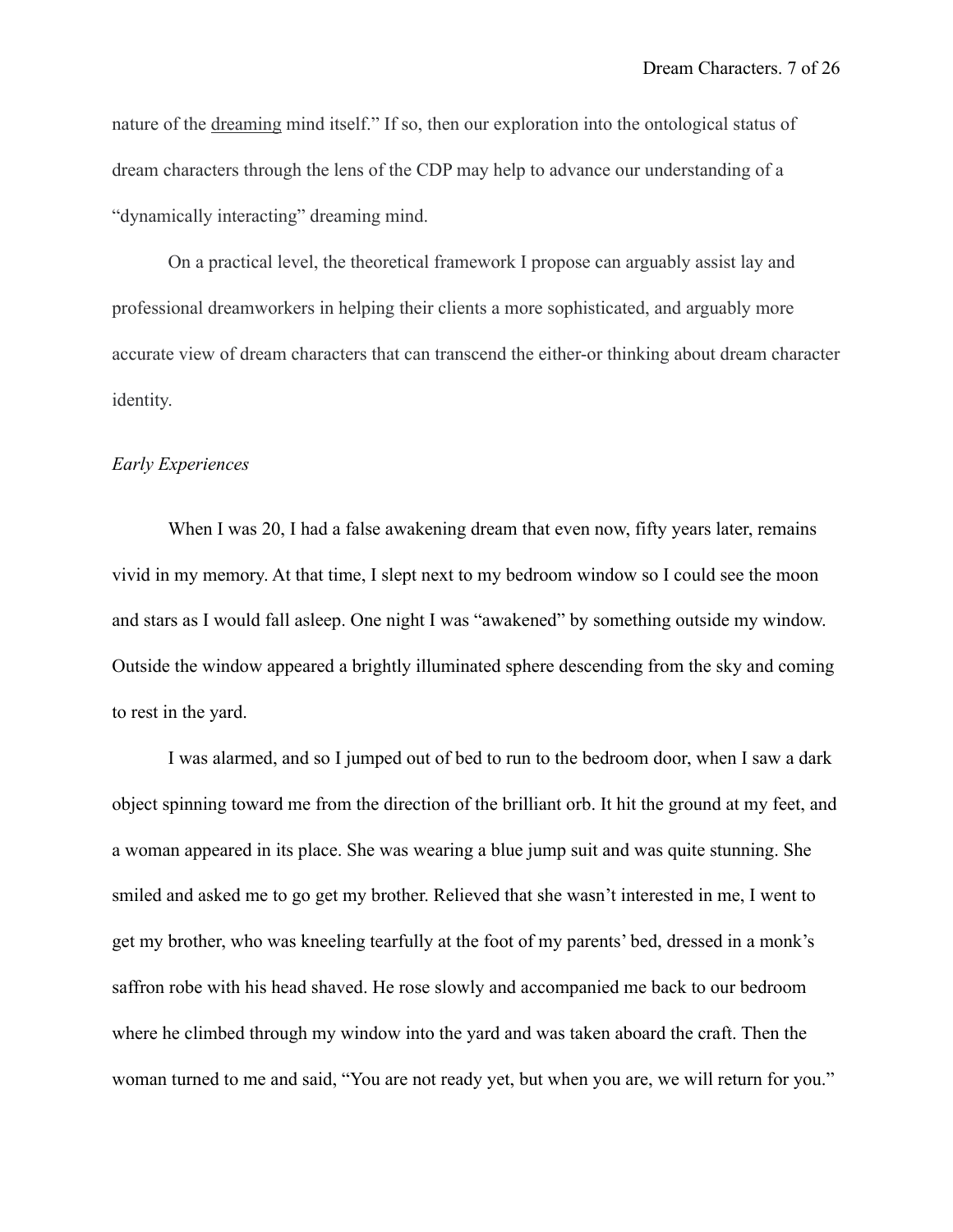She alluded to some tracking device that they had embedded in my wrist. I then watched the brilliant orb ascend into the sky.

For many years, I wondered if the dream woman's promise would one day come true. About 10 years ago, after meditating in the middle of the night and returning to sleep, I was awakened by a presence in my bedroom. There, standing beside our bed was a woman dressed in a blue jumpsuit. I asked her who she was, and she told me her name. Then I asked her where she was from, and she named a particular star system. Then I asked why she had come to our world. She said, "We've come to help make sure that machines do not take over your planet." I asked her if I could join her and visit her world. She smiled and said, "Not yet. You've got too much to do here."

Since the woman's appearance, I have (perhaps in defiance of the woman's refusal to let me join her) visited many apparent worlds during my lucid dreams––which often last from 90 minutes to two hours––and have apparently communed with various cultures in a variety of planetary systems. I have on virtually every occasion been welcomed as a friend, and have engaged them on topics as diverse as overcoming warfare and discovering common metrics that we can use in discussing our respective worlds. Although I have encountered beings who appeared to me as green quadrupeds, most of the beings I have met during my interstellar lucid dreams have appeared human. I once asked one of them, "Why do you appear to me as human?" The man responded, "We appear as you need us to appear to you, from top to bottom." And then he added, "The humanoid form is common in the universe."

I have not always expected, nor sought such experiences. Sometimes, they have surprised me by their abruptness and authority. For instance, when I was 46, I went out on the Lower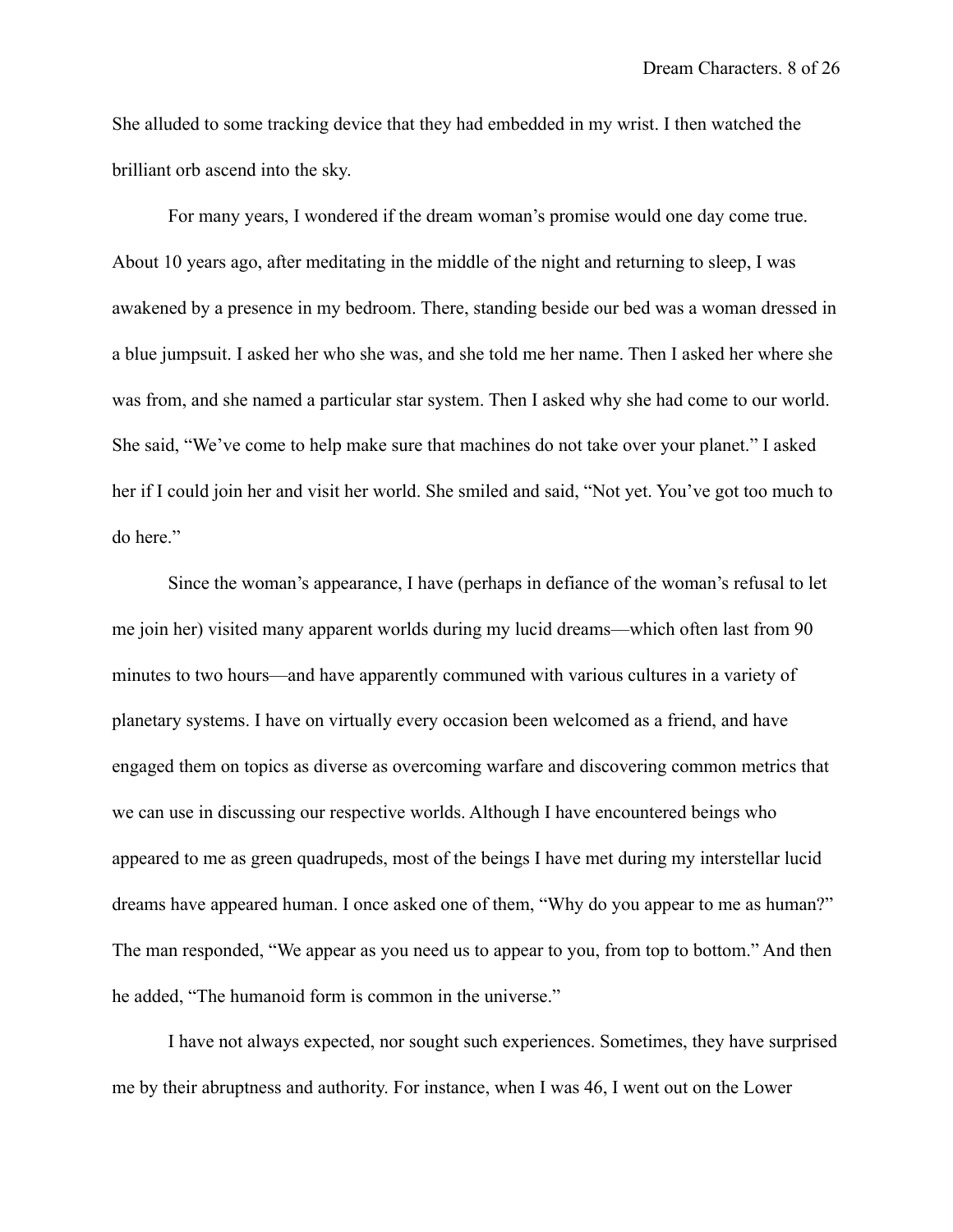Laguna Madre of south Texas to sleep alone on my flyfishing skiff. I have done this many times as a part of my love of the primitive estuary, and to be positioned to flyfish at sunrise.

*As I lay on the deck, looking at the Pleiades that appear brightly in the moonless sky, I suddenly feel the waves and hissing sound that has been so familiar over the years as a sign that something momentous is about to happen. Suddenly, I find myself aboard a*  large open work boat in full daylight with a dozen men, all dressed in work clothes. I can *see watercraft passing by all around, engineered to express a delicate beauty. Everything is bright and entirely vivid and colorful. I wonder if the men can see me, and I wonder where I have been taken. Suddenly I realizea that I am "on" another planet, and the sun overhead is a different star. Suddenly, I am back lying on the deck of my skiff, feeling the energetic waves diminishing.*

## *Are They Real?*

Such experiences raise the question of who and what we encounter in our lucid dreams. Anyone who has experienced frequent lucid dreams has, on occasion run into characters who seem fully conscious, and who act and speak in surprising ways as if to indicate their independence from us.

#### *Local or Non-Local?*

It is probably true that most of our dream characters are rooted in past personal memories. They may recapitulate the relationships we have had, or still have, and/or may represent aspects of ourselves that we have not fully integrated. However, these dream characters are not, ultimately, independent persons. In fact, we are probably correct in assuming that most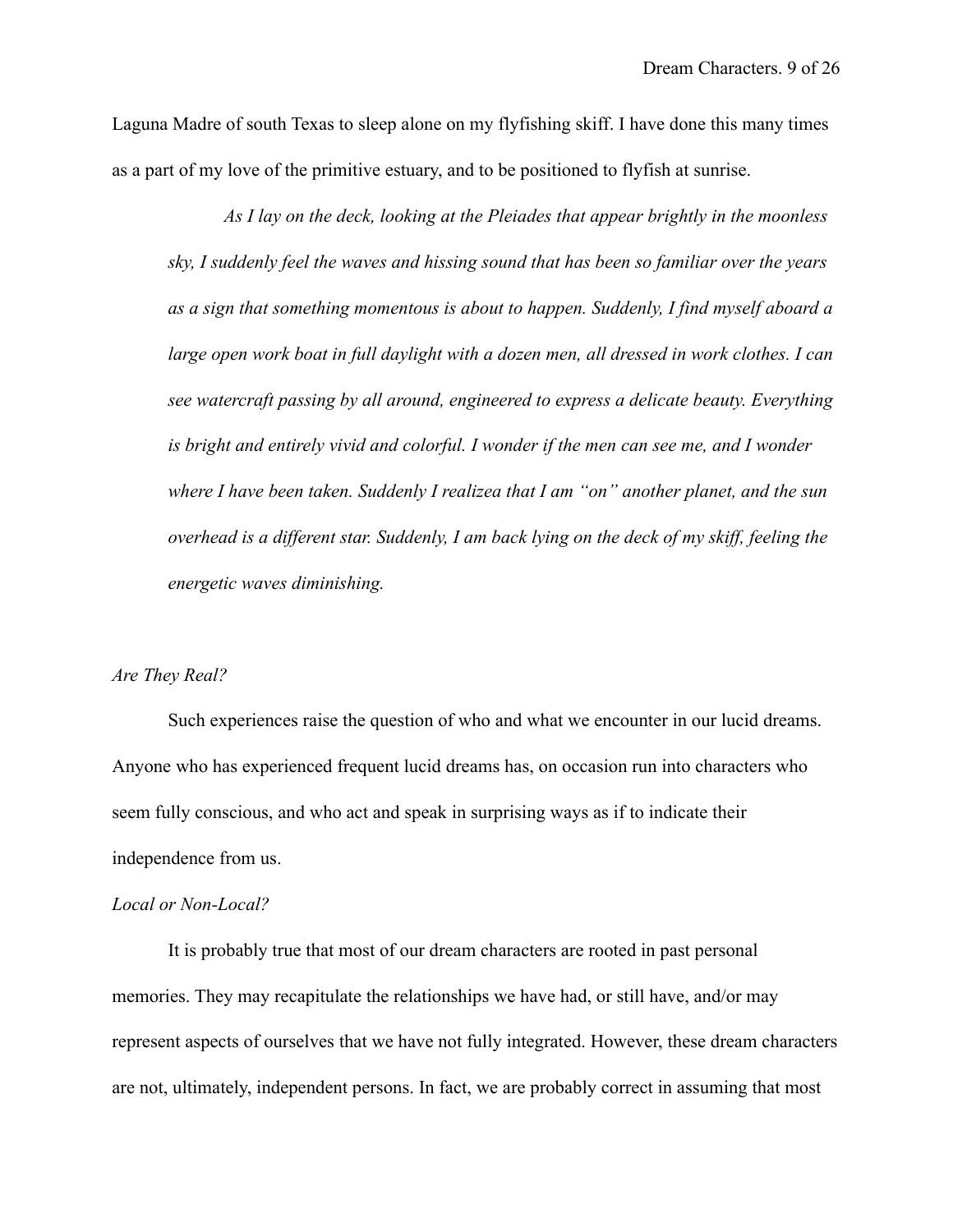of these characters reside "locally" within Freud's unconscious, Jung's personal unconscious, or Wilber's "submergent" unconscious (2007)—all of which describe the repressed, unintegrated mass of unconscious memory that awaits our recovery and integration. Through dialogue and engagement, we can resolve longstanding intrapsychic conflicts, thereby enriching ourselves with qualities that we may have heretofore disavowed; but sometimes, it seems undeniable that the characters in our dreams also embody nonlocal or transpersonal influences, as well. In effect, they seem to be real persons, too.

In one dream series, for example, I faced an ordeal that lasted for many months through a half dozen dreams. A deceased childhood friend started appearing in my dreams a year after he died, and he would chase me and assault me whenever he managed to catch up with me. At first, I ran from him, but could not seem to elude him. Then, in one memorable dream, I became lucid and tried to dismiss. I said, "You are only a dream. Please go away," to which he responded by laughing at me before attacking me with a knife. I discovered my own knife, and so I fought him hand to hand, finally disarming him, but even that success wasn't the end of the story. Shortly afterward, in another dream he attacked and threw me to the ground where he proceeded to beat my face with his fists. I was sure he was going to kill me, but as a last ditch effort, I was able to free one of my arms and rub his shoulder in a silent appeal. Only then did he finally stop hitting me, and he started crying. As his tears fell into my face, he said, "I only want your love."

We might ask, Did my old friend represent a part of myself—that is, my Jungian shadow, or my rejected self? That made sense to me. But was he also, in some sense, the actual person I'd known as my neighbor and friend? If you are open to a reality beyond the empirical world, then one might ask, *Why not both*?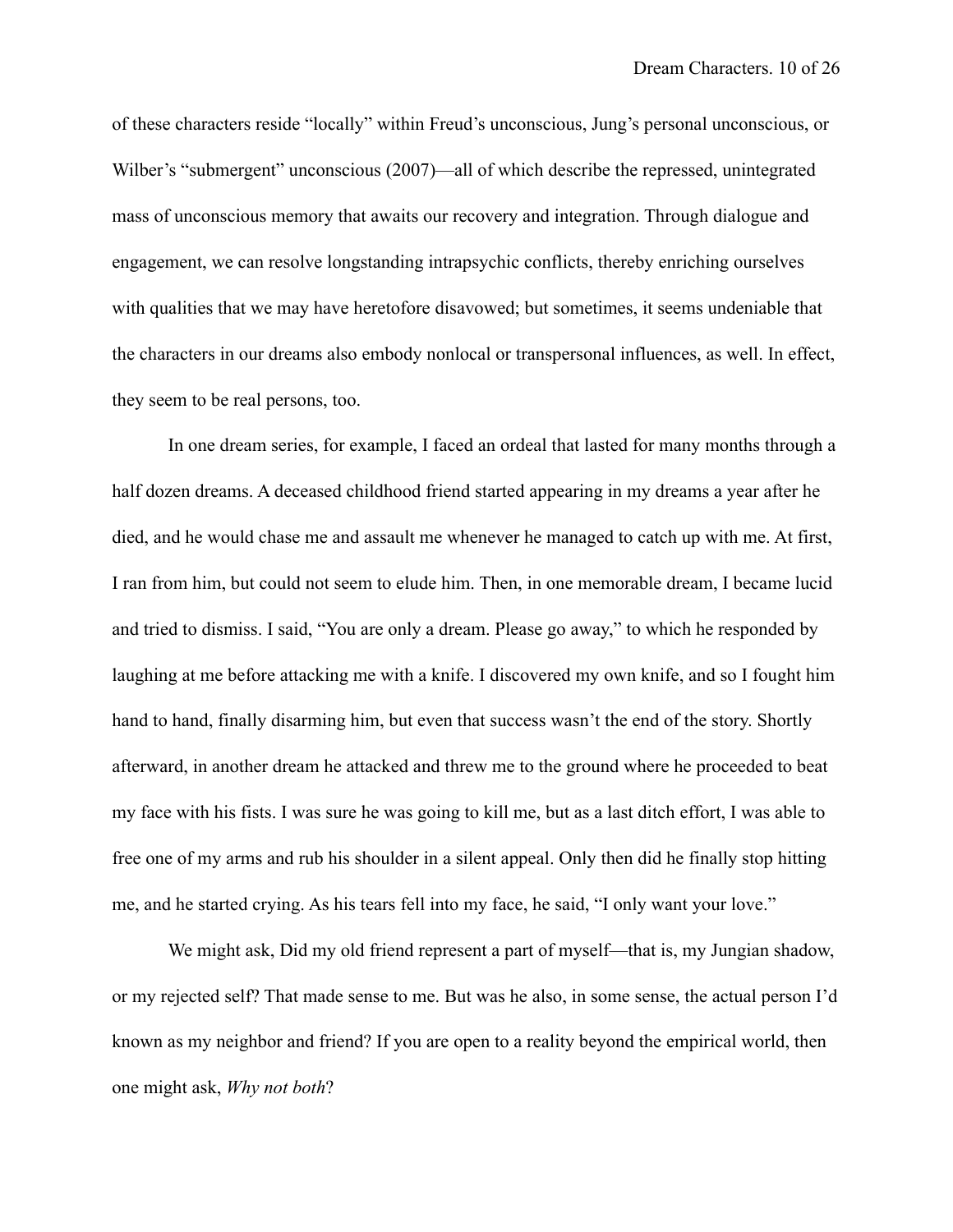A good friend of mine experienced a similarly disturbing dream about his girlfriend. As they walked side by side, he became lucid. He turned and looked into her eyes and felt an exquisite, timeless love. But then her face assumed a dark, threatening look, and she said in a low, monotonous voice, "*Sleep, sleep*." He awakened in fear, feeling that she was trying to get control of him. Afterward he asked me, "Do you think it was really her? Or some aspect of myself?" After 40 years of working with dreams, I am convinced that the best answer for my friend was "both."

#### *The Importance of the Co-Creative Paradigm*

I believe that such ambiguous encounters with dream characters provide justification for the introduction of the CDP, which, I believe, can uniquely explain our dreaming experience in ways that allow dream characters to be comprised simultaneously of both personal/intrapsychic and transpersonal/independent influences. The CDP treats dreams as comprised of three aspects, not one—1) a responsive (minimally in most cases) dream ego or observer, 2) emergent unformed content, such as an unclothed manakin, and 3) an interactive field or interface between dream observer and the content which vectors or coalesces the relationship in the form of metaphoric imagery. This paradigm was anticipated by Montague Ullman (1969) and reflects the influence of quantum physics. It posits that the dream rises into our awareness, first as unformed content––referred to as "intrusive novelty" by Ullman (1979)––and then coalesces under the dream ego's observation as metaphoric imagery on a mutable interface. The synchronous exchange that ensues effectively co-creates the dream, resulting in a "mapping" (Lakoff and Johnson, 1986; Ullman, 1969) of metaphoric content on the dream interface to express the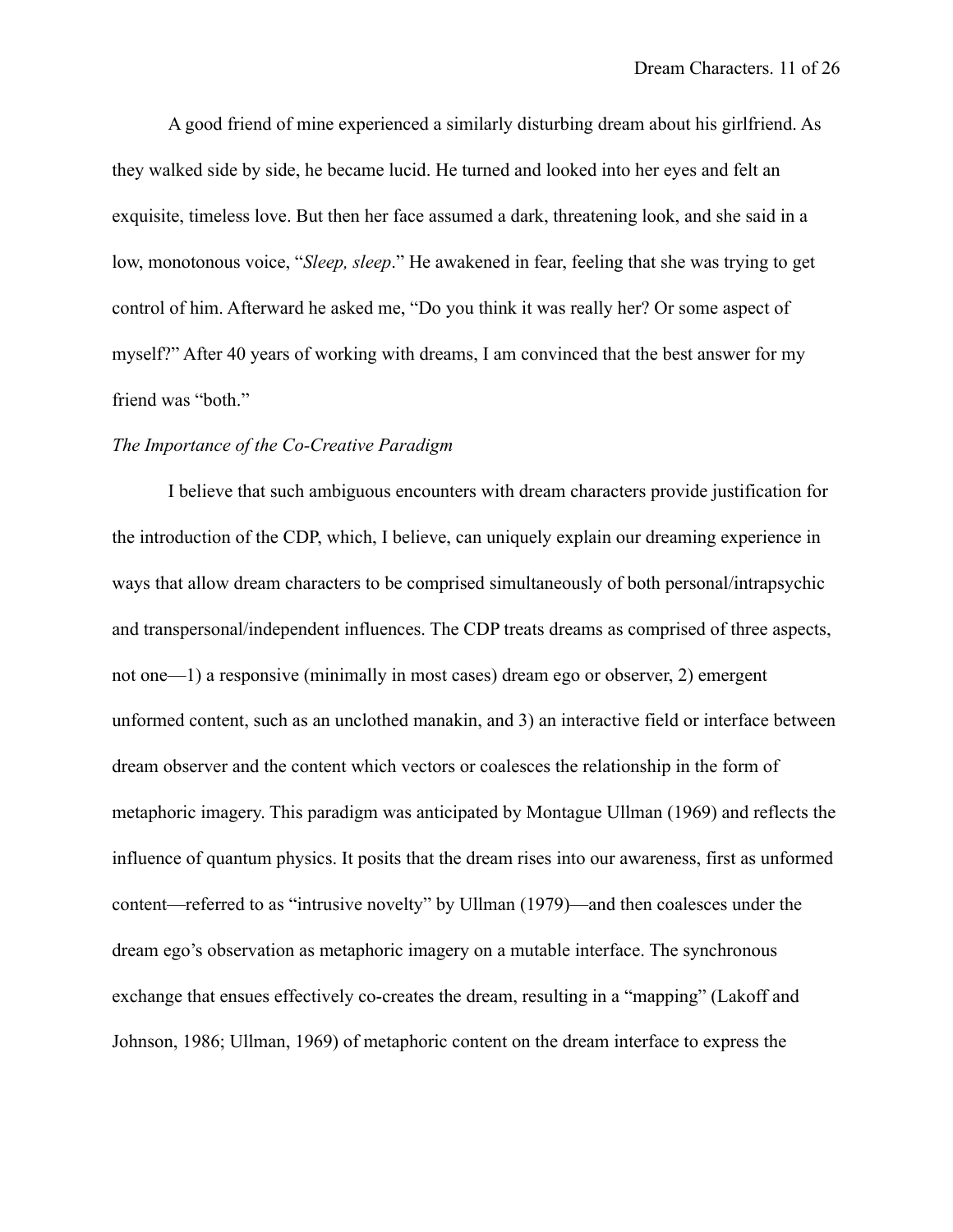unfolding encounter between observer and observed. The resultant dream narrative is, therefore, one of many possible outcomes contingent on the dreamer's responses to the emergent content.



Figure 1. The dream as a mutable interface

The CDP anticipates the fluctuating appearance of a dream character as a function of the various influences that give rise to its appearance. Just as my friend's alarm over his girlfriend's dramatic change could have been attributed to his unresolved issues toward her or women in general, our understanding of dream content helps us to further understand how dream characters can appear as familiar persons in one moment, and like strangers in the next. While the dream ego can mediate or distort the incoming content from one moment to the next, the emergent content also reflects a diversity of presentations somewhat unrelated to the dream ego's subjective stance, thus partly autonomous. If you picture this relationship visually, you might imagine the dream observer standing on one side of the dream interface, and the emergent content on the other. While the dream ego draws from a variety of feelings, attitudes and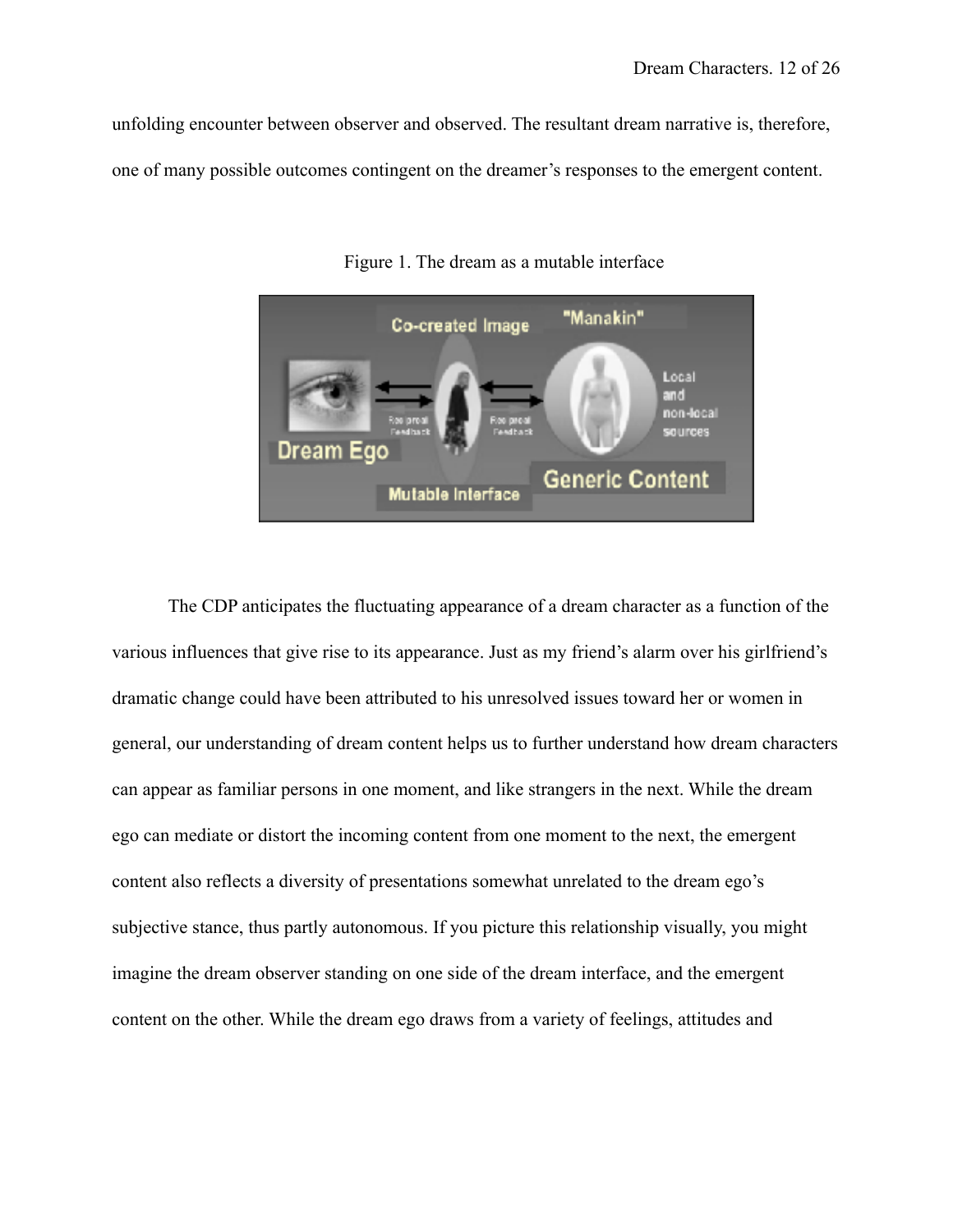conscious memories during the encounter and projects it on the screen, the emergent content partakes of various sources or feeds, as well.

These feeds may originate in unconscious influences "within" us, as well as nonlocal or transpersonal feeds "beyond" us. If these diverse sources are simultaneously available during the encounter, then the nature of our dream characters encompasses an entire gamut of influences shape-shifting its way as imagery through the course of the dream.

One might ask, why did the woman in my friend's dream transform into an ominous figure? If we believe, as the CDP purports, that the dreamer's subjective state constantly impacts and alters the dream imagery––and vice versa in a reciprocal exchange––then the answer lies, at least in part, in the dreamer's inability to maintain an open, fearless view of his partner that permitted the deepest experience of her "objective" or soulful presence. Thus, rather than seeing the ominous behavior as an objective feature of his girlfriend, we would encourage the dreamer to see it as a distortion that arose, at least in part, due to some fear or reaction unrelated to the actual person. Of course, she might also possess such qualities; but to infer a dark intention without examining the dreamer's assumptions, experiences, fears, and past traumas supports a self-serving view of our dream characters that relieves us of personal responsibility. Avoiding this age-old error of disowning our own psychic content and projecting our "shadow" onto others is the main reason that dream workers and lucid dreamers have understandably steered away from treating dream content as ontologically independent, instead favoring a "parts of self" viewpoint. But the belief that the dream is entirely local, or self-generated, keeps us from having to allow for the partial independence, or sentience, of a dream character.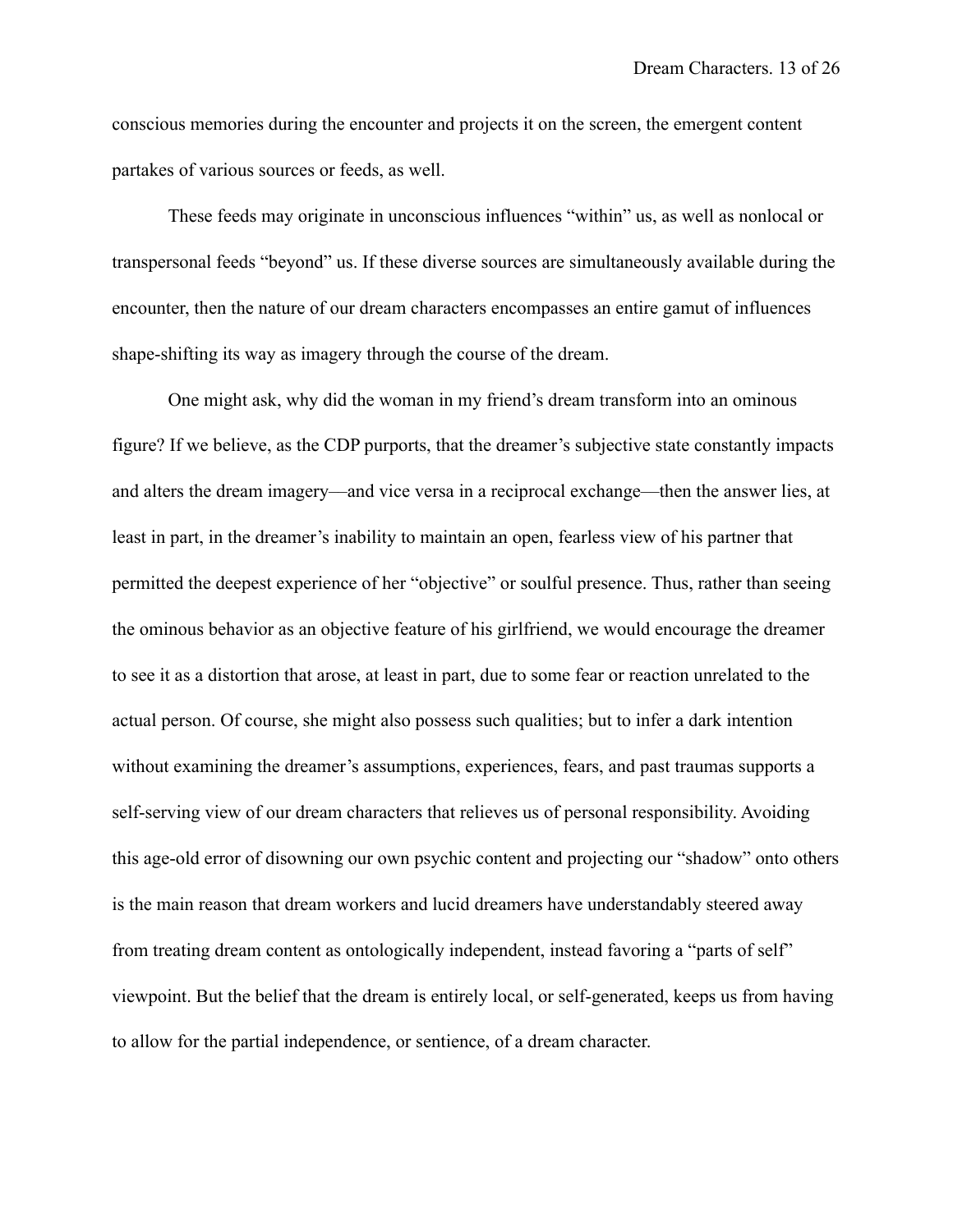It would be tempting to debate this question, as if a one-sided "yes" or "no" can ever encompass the dimesionality of our experience. In 2011, Stephen LaBerge and I debated this question during a lucid dreaming pre-conference at the Science and Duality (SAND) conference. LaBerge argued that the contents of our dreams should *not* be regarded as possessing independent agency, whereas I argued that at least some of our experiences suggest otherwise. We did not reach agreement, perhaps because these postions represent the classical philosophical positions of realism and idealism, which are, according to some philosophers, incommensurate. Even so, I believe that the CDP enables a reconciliation of these classical positions by allowing for the integration of subjective (intrapsychic) and objective (transpersonal) aspects of our immediate experience.

This debate naturally segues into a consideration of dream ethics. After all, rejecting the possibility of dream character independence implicitly ratifies a dreamer's claim to treat them without regard to normal ethical standards—a position which logically follows from a "parts of self" view of our dream characters. The attitude of, "It's my dream and I can do what I want with it," seems reasonable on the surface, given the personal and private nature of dreaming, but it hasn't prevented some lucid dreamers from pointing out that treating our dream characters as "property" may not translate into fostering healthy waking relationships. This controversy erupted into a heated debate in 1988, documented in a series of open letters and responses in the *[Lucidity Letter](https://journals.macewan.ca/lucidity/issue/view/30)* (7, 1). This is an ageless debate, which ultimately comes down to one's belief and paradigm.

The denial of occasional dream content independence coincides with the philosophical position of solipsism, or radical idealism, which purports that nothing can be said to exist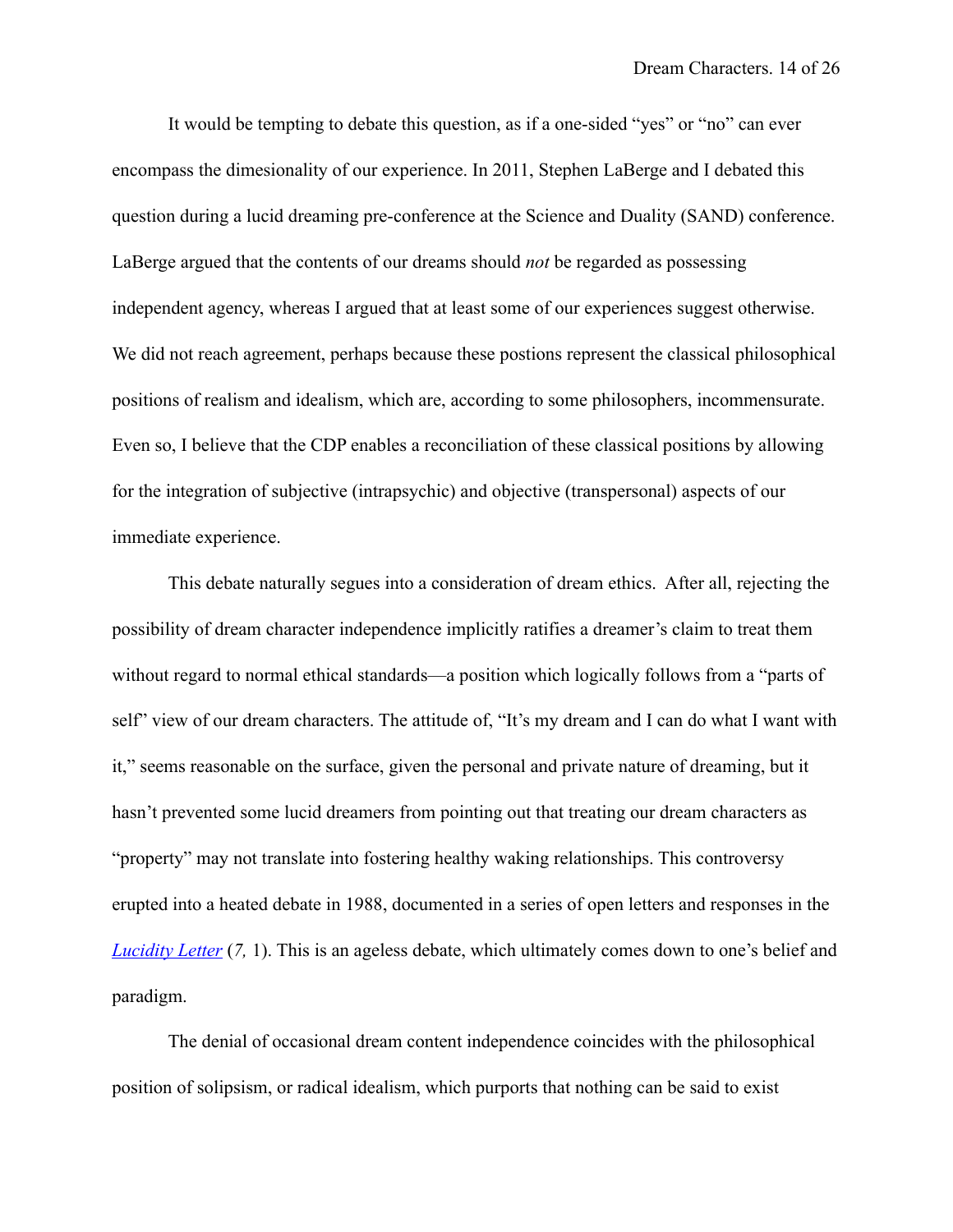independent of the observer. This viewpoint runs through Vedanta Hinduism and New Age philosophy alike, and appeals to those who believe that the world is a product of our own creation. However, the problem with "You create your own reality" soon confronts us when we must face the gritty ethical considerations that accompany living in a very real-acting world. My Vedanta professor at the University of Texas once lectured eloquently on the non-verifiability of the physical world only to face a mentally disturbed student, who knocked Dr. Rao to the ground as he left the lecture hall. The student asserted, "Dr. Rao, this fist is real."

#### *One White Crow is Enough*

As I have suggested, while it might be rare that dream characters exhibit independent agency, *any* instance of apparent independence should prompt us to treat *all* of our dream characters potentially as *persons*. If we cannot ultimately discern their true nature, best to allow for the possibility of personhood. Doing so puts us in alignment with the best practices of science, since scientists often reject hallowed premises on the basis of a single anamoly that disproves the rule. Indeed, Thomas Kuhn argues in his seminal classic, *The Structure of Scientific Revolutions* (1962) that the anomalous exception to the rule is almost always the catalyst of dramatic "paradigm shifts" in the field of science. When the scientific community is no longer able to deny unexplained anomalies, nor explain them within the prevailing worldview, the entire structure of knowledge eventually collapses and another theory is born.

By acknowledging the occasional exception to the "parts of self" view of dream characters, one obviously runs the risk of conferring agency and personhood upon wholly selfcreated dream characters. But even if most dream content derives from personal, intra-psychic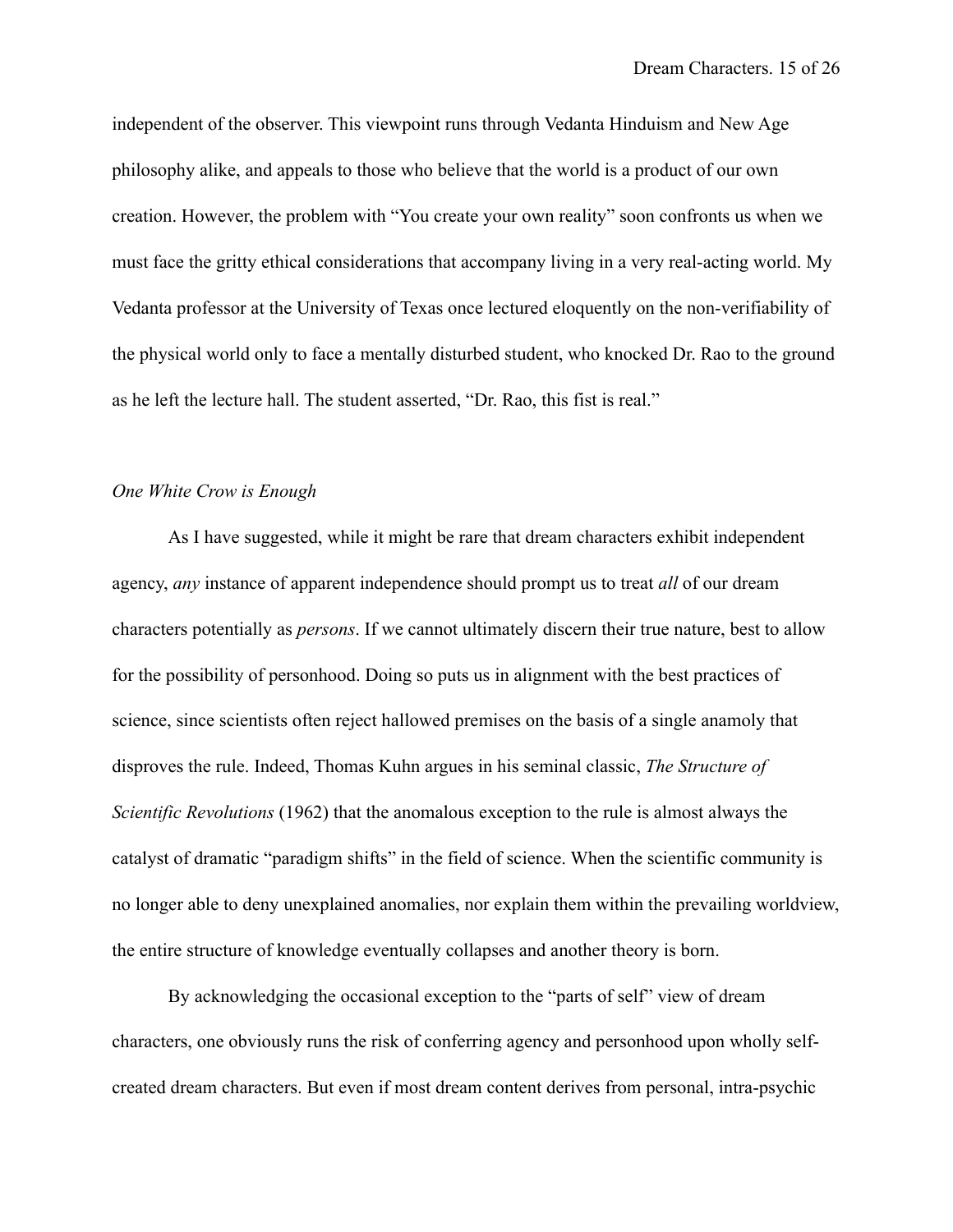feeds, treating our dream characters as persons is a proposition that can protect the occasional dream visitor from harm, as well as further our interpersonal and spiritual development as we endeavor to treat our dream characters as persons.

From the standpoint of the CDP, my friend's inability to experience his girlfriend's true nature was perhaps distorted by his own experiences with her in specific, or with women in general. Interestingly, he discovered later that he had significant unfinished business with his self-absorbed and neglectful mother, for whom he harbored deep resentment: It took a midlife crisis, an extramarital affair, and sober self-discovery to understand and resolve this issue. So, whether he could see it at the time, my friend had reason to attribute his girlfriend's dark transformation to a projection of his own fears of being dominated by women, regardless of his girlfriend's own issues.

This view of dreamer bias and its distorting impact on the emergent content holds the dreamer accountable for achieving and sustaining a certain "transparency" if he/she hopes to experience a clear connection with the emergent dream content, regardless of its origin or character. This view is articulated in the Tibetan texts that were brought to the West first of all by Evans-Wentz in his *Tibetan Yoga and Secret Doctrines,* and *The Tibetan Book of the Dead,* both of which state that the highest state of consciousness is always available to us in dreams and in the after-death *bardo* state alike, but that our karmic attachments and fears effectively obscure our clear view of the the Light with images of our fears and attachments. According to this ancient tradition, our unresolved karma arises to evoke further illusion, and to convince us to turn away from the greater truth.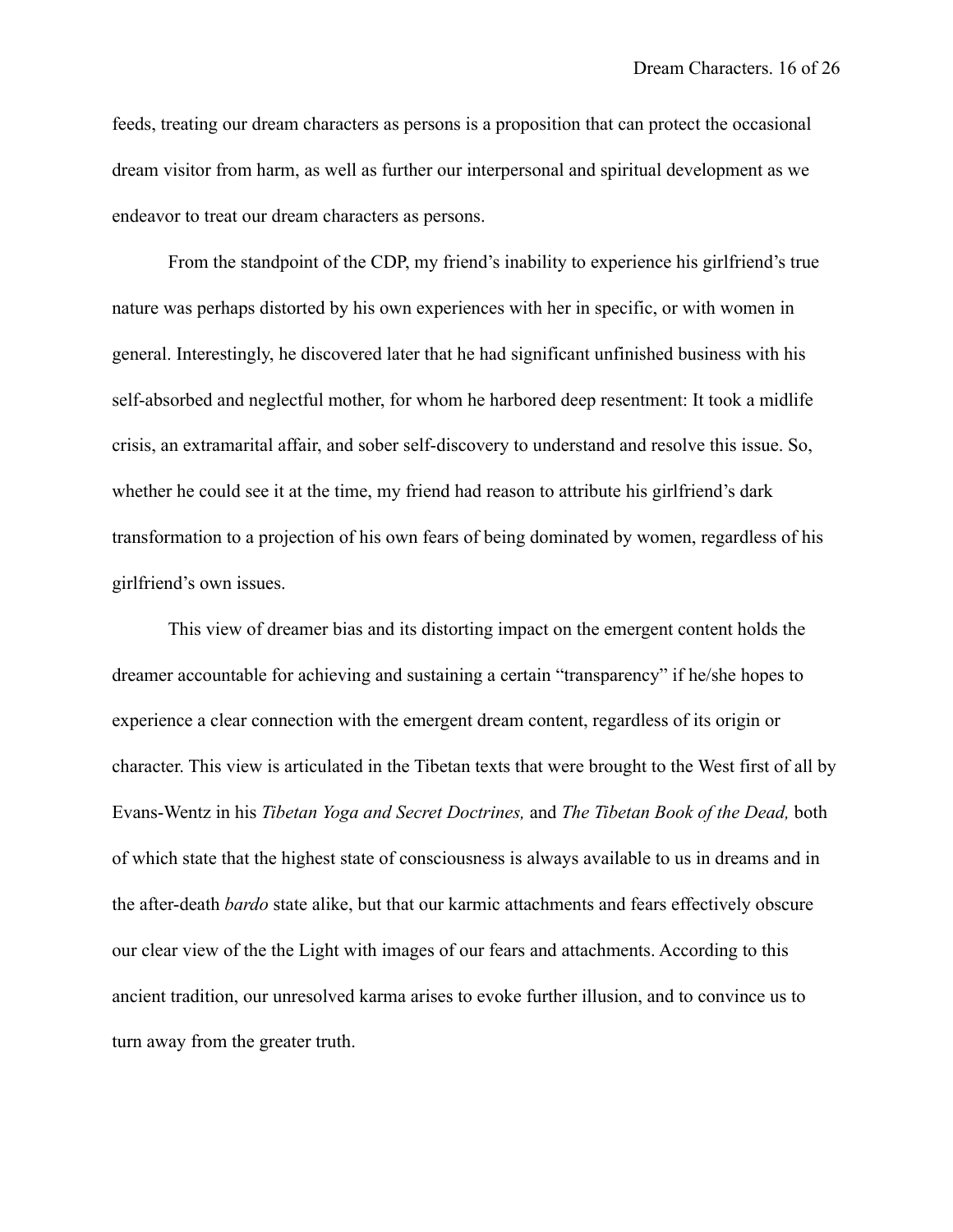#### *The Dream Itself May Be Our Best Evidence*

On occasion, I have asked dream characters about their ontology. For instance, in one experience, a woman appeared and offered to guide me through the experience.

*…I am flying through the darkness or void, feeling a familiar warm wind, and I feel someone's hand on my shoulder. I take the hand and pull the person around to where I can see her/him. As I do, a woman appears in the darkness, and a brilliant scene unfolds all around us. We fly down and sit together on a bench among people who are strolling in a park-like wooded area. As we sit together, I decide to inquire about her nature. I ask, "Are you my anima?" She smiles patiently, as if the question is limiting. She replies, "Kind of." Then I ask, "Are you a part of me?" With a kind, but somewhat pained expression, she says, "Kind of."* 

Such responses, however unacceptable they might be from an empirical point of view, provide phenomenological support for saying "yes" *and* "no" to the question of dream character independence. In addition, such dreams intimate the dream ego's fluctuating transparency, and show us how the dream ego's subjectivity can impact the imagery's capacity to mediate nonlocal features of the dream's characters. To illustrate the dream ego's fluctuating transparency, I was in a lucid dream not long ago, feeling alone and depressed.

*Aware that I am dreaming, I walk along a woodland path. Each person I encounter seems flat, and the environment appears dull and lifeless. As I continue along a woodland path, feeling increasingly isolated in the dream, a former psychotherapy client, who has since died, appears and greets me. Frances puts her arm around me and leads me to a place where we sit down and meditate for a few minutes. When I open my eyes,*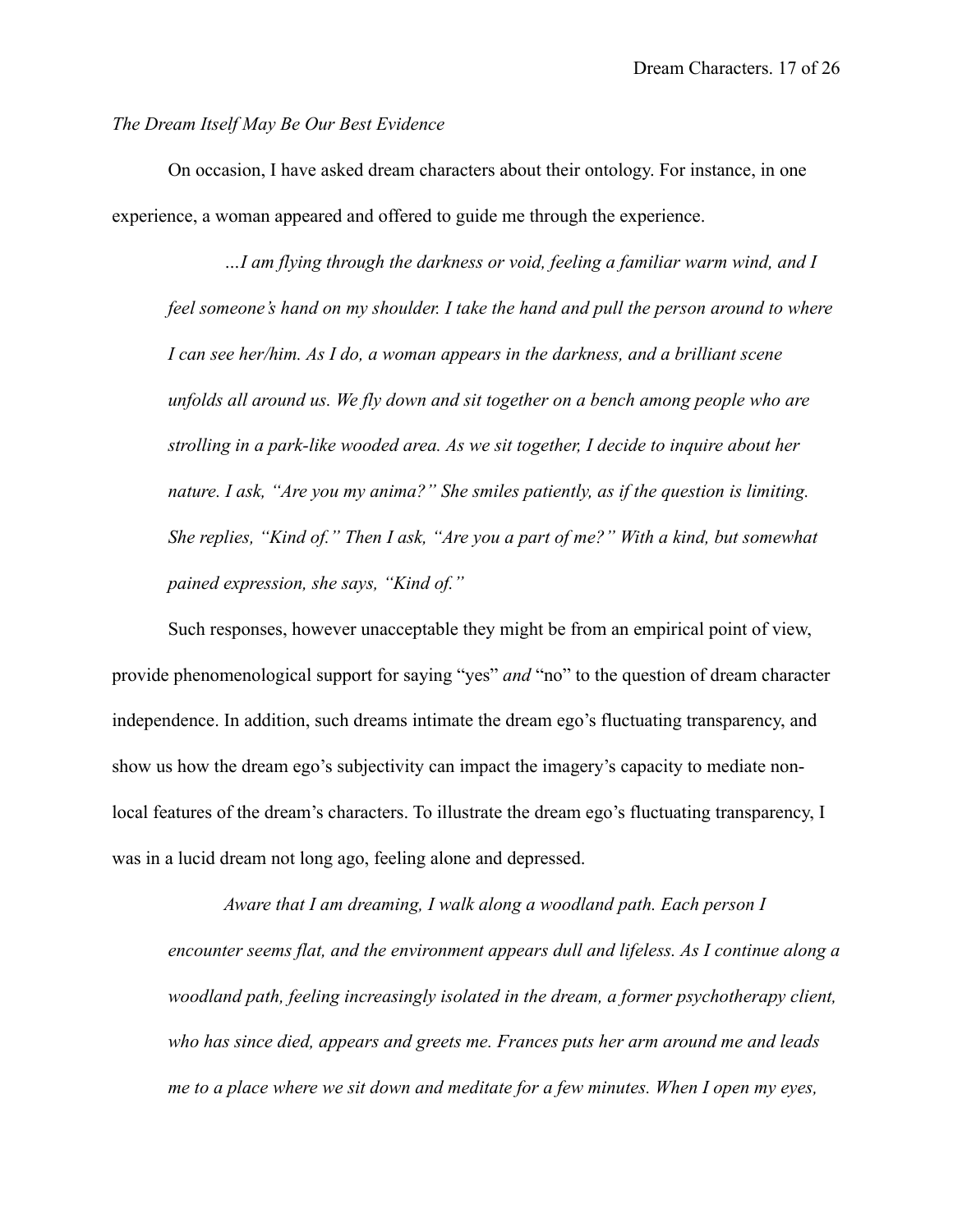*my mood has turned positive, and the world has transformed. I feel hopeful again, and the world is intensely colorful and luminous. I say goodbye to her and continue along the woodland path. The people around me seem suddenly animated and aware of me, and they acknowledge me in passing.* 

Did Frances actually manifest in my dream to help me? Perhaps so. Significantly, a year prior to this dream, I received a phone call from her surviving husband. I had never met him since Frances had met and married him after we had terminated therapy. He seemed uneasy, even suspicious, and I wondered why he had called. He finally confessed that he felt he'd never fully known Frances, because she had kept things from him. Hoping to get to know her better, he decided to engage in the risky business of going through her private journals. He was disturbed to find numerous entries referring to me that apparently revealed a deep emotional attachment to me. He said, "It seems that she may have been in love with you." His conclusion shocked me, since I had never felt anything other than a close mutual respect between us.

Whether or not her husband's fear exaggerated her emotional attachment, a series of dreams followed our single conversation. In the dreams, Frances would appear and consistently express her love for me. It was if the phone call opened me to the possibility of her affection. In each dream, I knew she was dead, and urged her to move on. But she kept returning, each time more insistent that we should essentially become married in spirit. I found this unsettling but somehow appealing, as well. I was divorced at the time, and discouraged by the difficulty of realworld relationships. Nonetheless, I persisted in saying "no," and she eventually stopped appearing in my dreams. In retrospect, the support she offered seemed to express a genuine love, as well as an acceptance of our need to continue our respective journeys apart.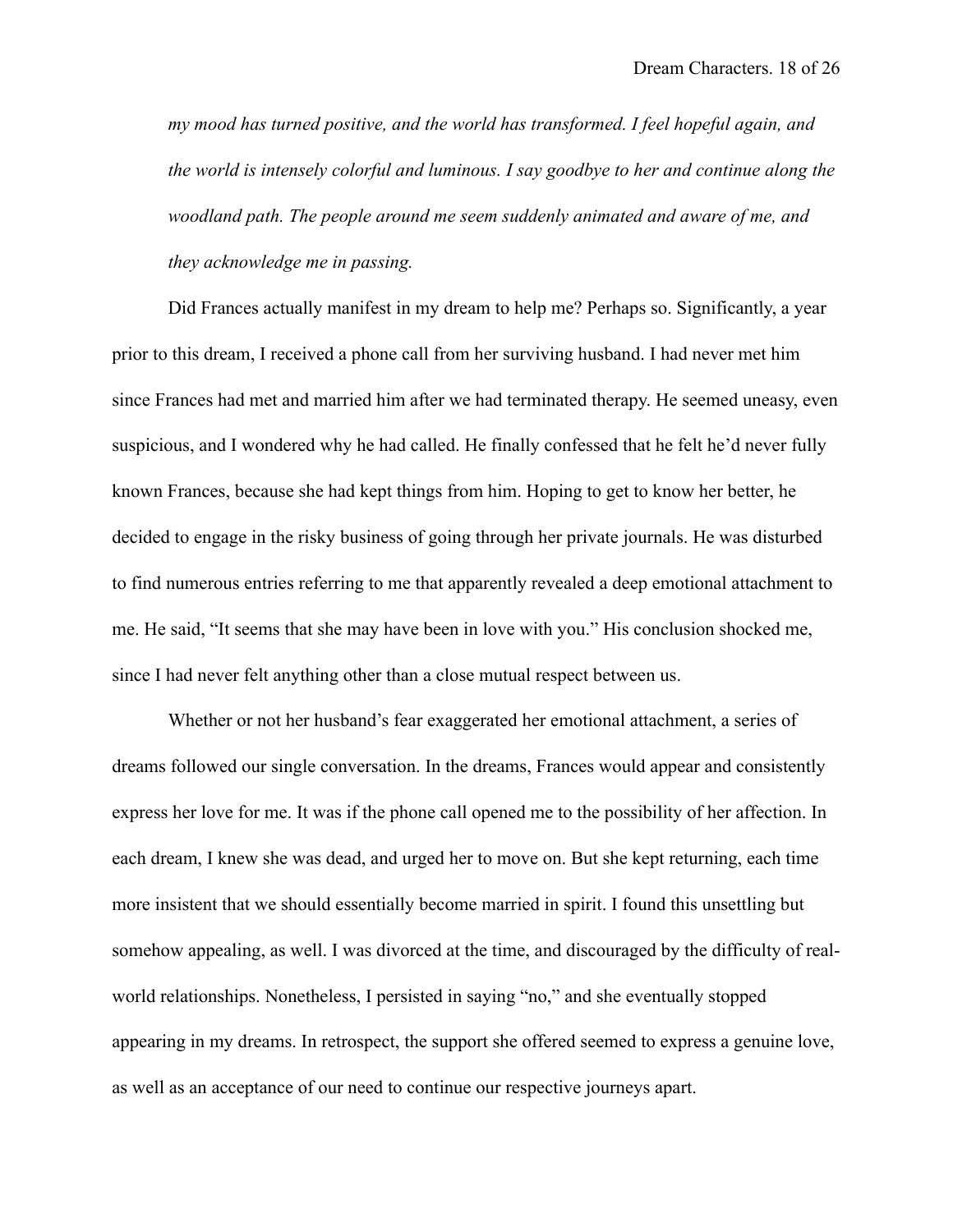The importance of viewing at least some dream characters as possessing partial independence—mediated or distorted by the dream ego's fluctuating transparency—preserves the idea that dreams enable us to enter into what Tarnas (2006) refers to as a "true relationship," which he defines as a reciprocal exchange between freely choosing, autonomous entities. Without independent volition, our dream characters are relegated to the role of functionaries who cannot provide the dynamic open-ended exchanges through which self-awareness and growth can occur. Certainly, a role-play or a virtual emulation with non-sentient characters can provide rehearsal for real life, much in the way that the Gestalt "empty chair" technique can help us resolve unfinished business; but such exchanges cannot be considered a true relationship with an "other" who has the power to challenge us, to reject us, or to love us. Ultimately, if our dream characters are wholly extensions of ourselves, then we are ultimately alone in our dreams. *Two Levels of Assessment—Similarity and Difference*

In trying to determine if a dream character has a separate identity—or "is real" to put it simply--there are two obvious levels of assessment that we can apply. If a figure is familiar to us, we might ask, Does the character's behavior *similar enough* to what we know about the real person? If his hair is blond instead of black in the dream, or if the dream character speaks with a Mexican accent, we might interpret these discrepancies as mere perceptual distortions if the character is similar enough to the real person to convince us that it's really the person we know. Such an assessment is similar to the "Turing Test," originally called the "imitation test" (Turing, 1950) that mathematician Alan Turing devised as a framework for assessing if a computer could be considered conscious: If a machine's responses are indistinguishable from the real person, then we can presume it is conscious. However, in the case of a stranger––such as the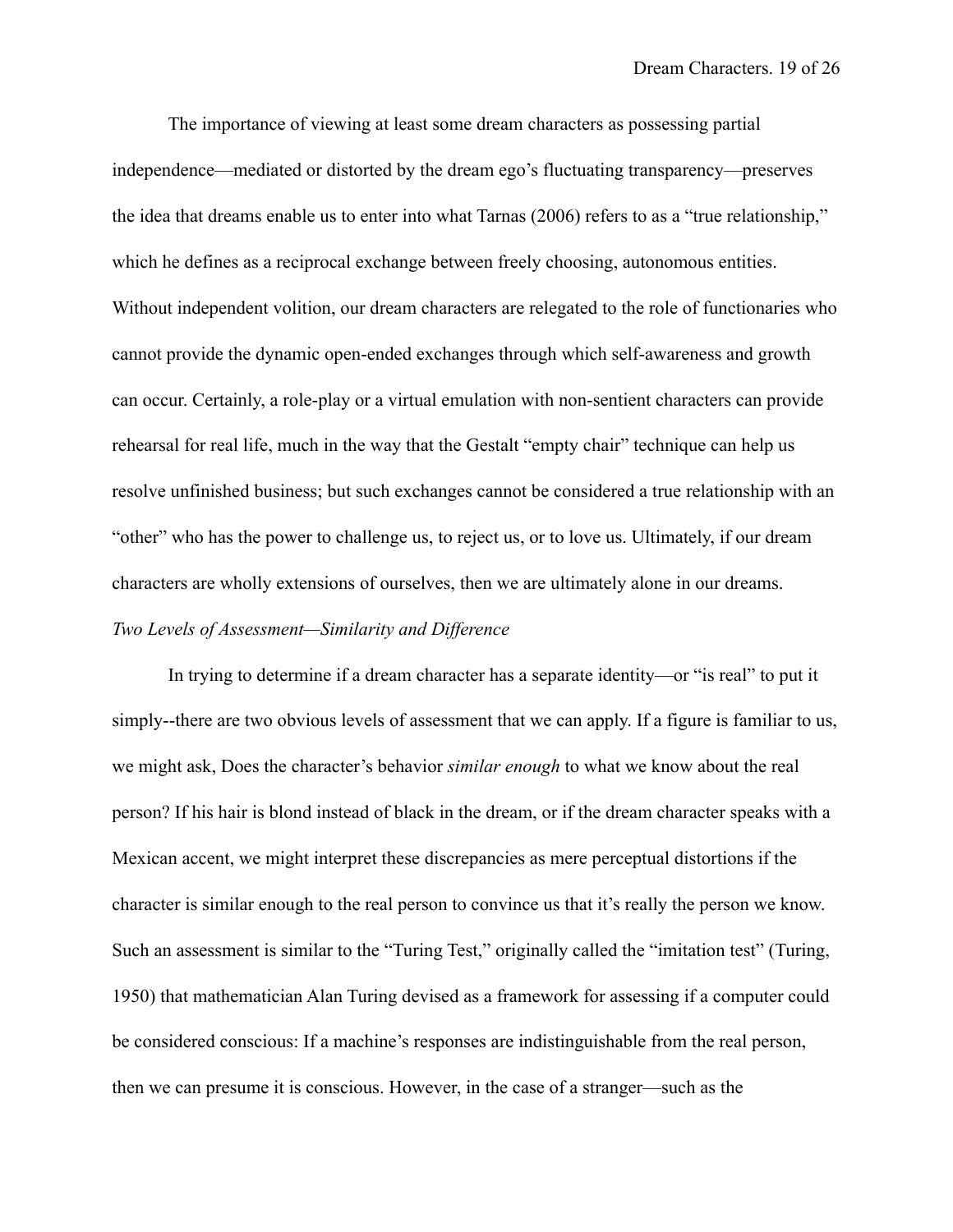extraterrestrial woman who stood beside my bed––we would have no one to compare her with. Instead, we can assess the degree of *difference* between the character and ourselves. We can apply what New Testament scholars refer to as the "principle of dissimilarity" that they have used to determine if Jesus' purported words are likely to be his, or later writers. To the degree that his purported words *differed* from established customs or doctrine, and risked provoking the status quo, the *more likely* the words were his own according to this principle. Similarly, the degree to which an unfamiliar dream character deviates from our values or expectations, perhaps the *more likely* the character is logically independent from us.

#### *A Curse or a Blessing?*

In the Gnostic Gospel of Thomas, it says, "When the One becomes two, what will you do?" Division and duality is often seen as a curse––a fall from grace and an illusion that prevents us from experiencing our true natures. However, from another standpoint, division or "twoness" is the necessary crucible wherein consciousness is created. A premature flight to a tenuous union may deprive us of "real fists" that offer us the challenges we need for deep integration. We find this appreciation of internal division in the philosophy of Hegel, the psychology of Jung, and the poetry of Rilke. While we may all arrive at a state of completeness at some future endpoint as some spiritual traditions contend, experiencing ourselves as separate from our dream characters creates what I have referred to (Sparrow, [2014](http://www.dreamanalysistraining.com/resources/Sparrow.Lucidity.Anthology.Revised.pdf)a) as a functional or provisional dualism that promotes awareness, dialogue and integration until the tension of otherness is no longer necessary for our development.

*Perhaps We Are Not Alone*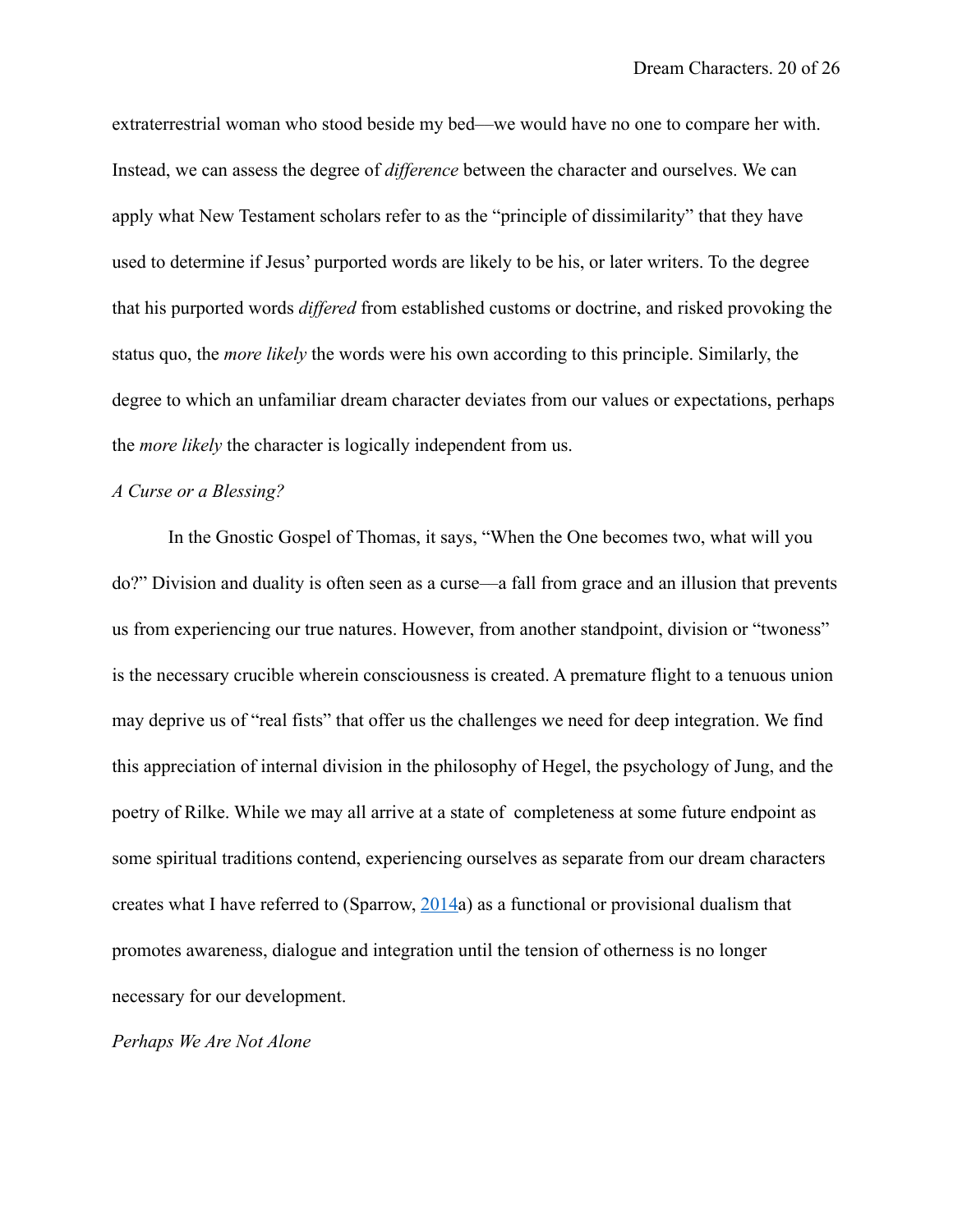Three years ago, I had three lucid dreams within a few months that included details that were puzzling to me. In the first, I found myself on another planet with a woman whose adult daughter asked me to be her teacher. I explained that I was from another world, and they said that wasn't a problem. As I left them, and followed a man to a portal from which I could return to earth, I asked him, "How is it living here?" He said, "It's fine. The sun never sets." I found his answer startling, obviously symbolic, it seemed. A few weeks later, I dreamed lucidly that I was visiting another world, and as I was preparing to return home. I asked another man in parting, "Do you know of earth?" He nodded. I then asked, "How far is it from here?" He replied, "52 moons." I found that puzzling. Then, a few weeks later, I was again on another world, flying beside an old woman and a boy, who were my escorts. We landed atop a mountain where I could see three suns in the sky. Again, I was puzzled. All of this seemed meaningless, until I read that Proxima Centauri––the closest star to our solar system––has a planet, Proxima B, that is four light years from earth (52 lunar cycles equals four years), and has one side that always faces its sun. Further, if one were to stand on the surface of Proxima B, one would see three stars-- Proxima Centauri and the binary star Alpha Centauri. Was this sheer coincidence? There's no way to know for sure.

When Newton finally solved the problem of planetary motion and dispelled the ancient view that the planets reveal the movements of the gods, we were suddenly alone in a mechanistic universe (Tarnas, 1993). Being a religious man, Newton never intended to deprive humanity of an animated universe, but that was the effect of his brilliant discovery. After all, whenever we reduce the appearance of life to a process devoid of mystery, we lose the dimension of relationship that we yearn for. By accepting that some of our dream visitors come from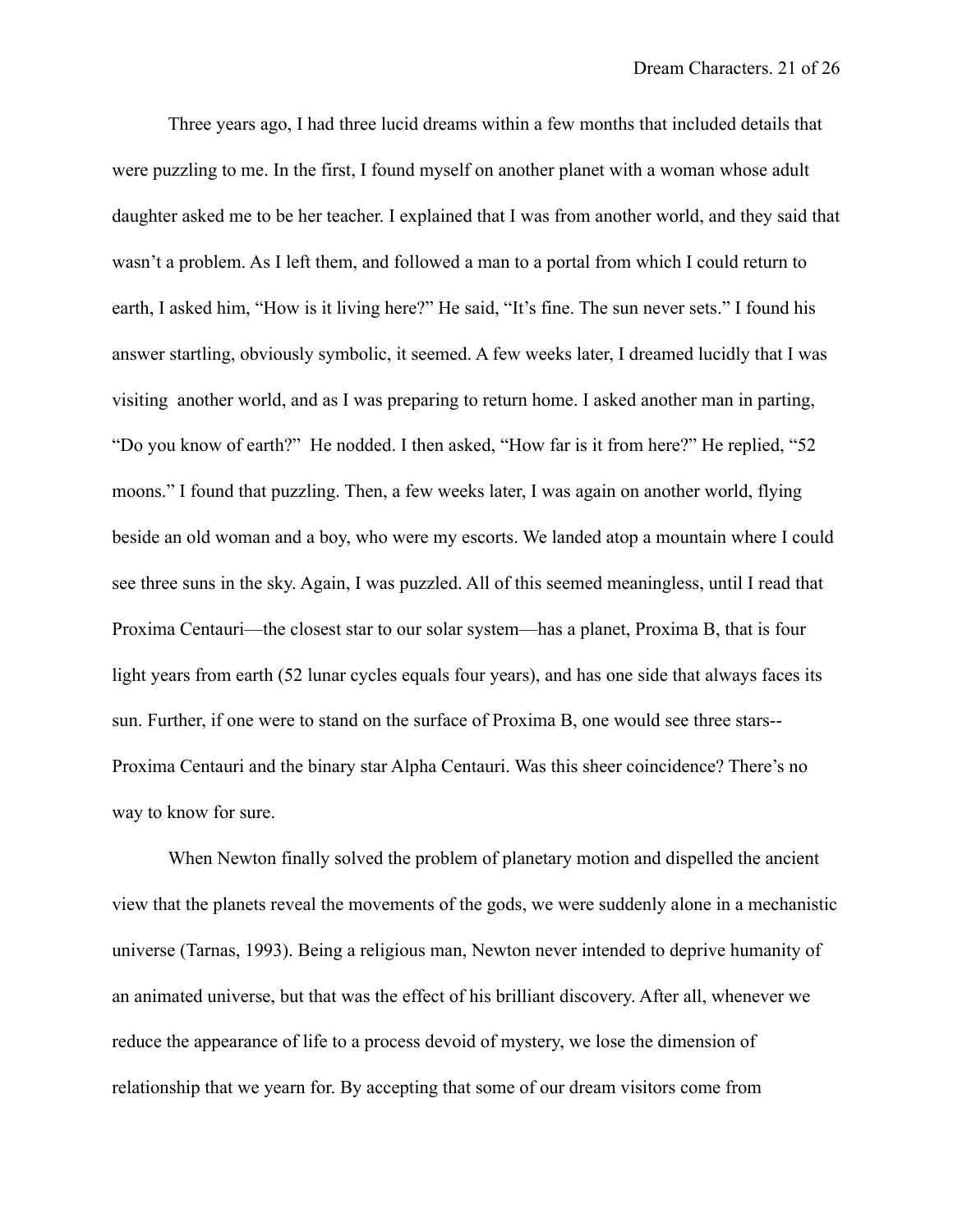elsewhere, or at least acting "as if" they might be, we acknowledge that we may live in an animated universe, populated by beings who offer us something that we cannot create on our own—true relationships that confirm that we are not alone.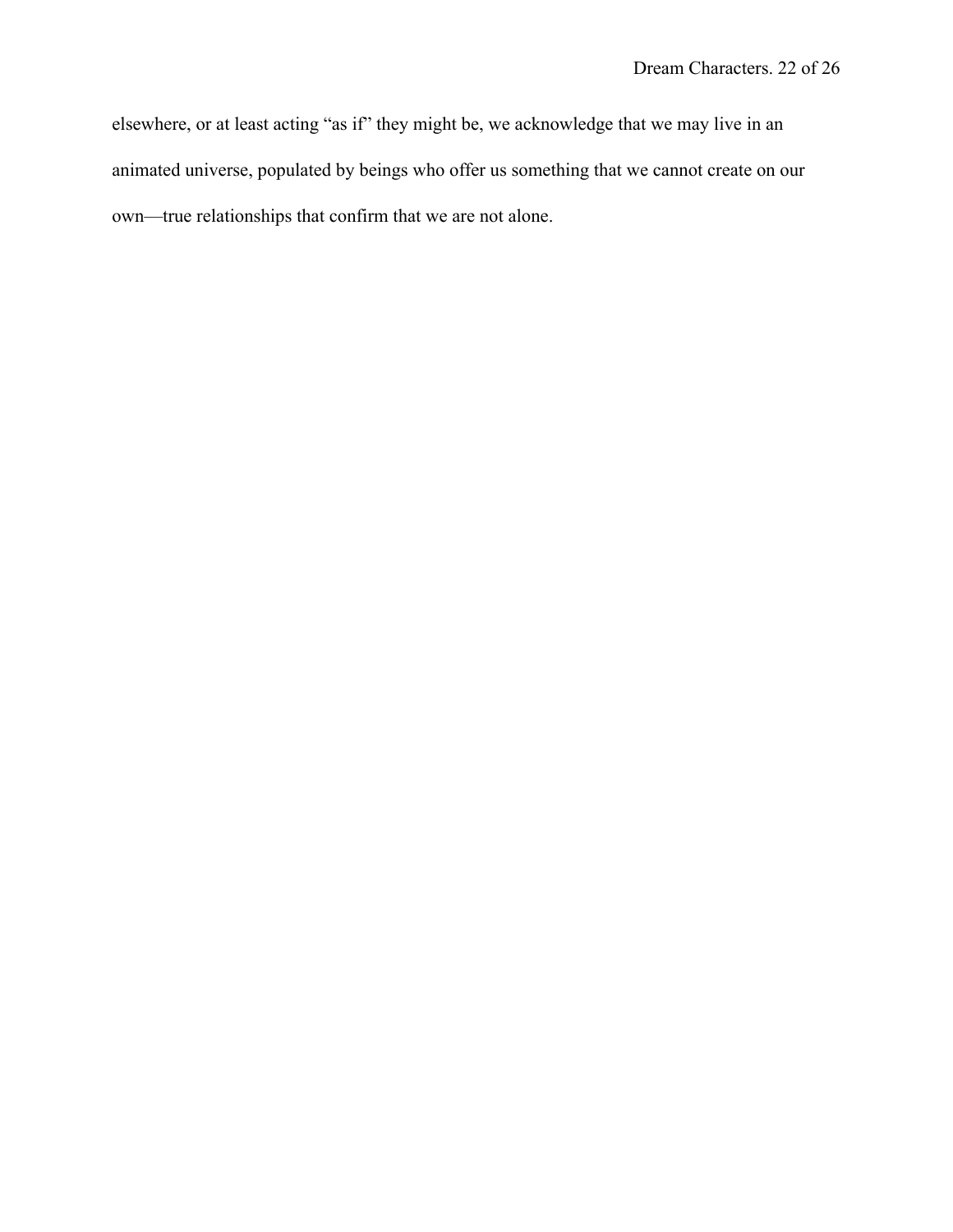#### **References**

Evans-Wentz, W. Y. (1958) Tibetan yoga and secret doctrines. Oxford: Oxford Univ. Press.

Freud, Sigmund. (1913). *The interpretation of dreams*. Third Edi- tion. Trans. by A. A. Brill. New York: The Macmillan Com- pany. Bartleby.com, 2010. www.bartleby.com/285/.

Kramer, M. (1993). Dream translation: An approach to understanding dreams. In G. Delaney (Ed.), *New directions in dream interpretation* (pp. 155-194). Albany, NY: State University of New York.

Kuhn, T. S. (2012). The structure of scientific revolutions. Chicago: Univ. of Chicago Press

McNamara, P. (2022). Visitation dreams. *Psychology Today Network,* downloaded 3/30/22 from

<https://www.psychologytoday.com/us/blog/dream-catcher/201110/visitation-dreams>

Monroe, R. (2014). *Journeys out of the body.* New York: Harmony.

Rossi. E. L. (1972). *Dreams and the growth of personality*. New York: Pergamon.

Sagan, C., Druyan, A. (1997). *The demon haunted world: science as a candle in the dark*. New York: Random House.

Shorter, J. E. (2009). *Visitation dreams in grieving individuals: a phenomenological*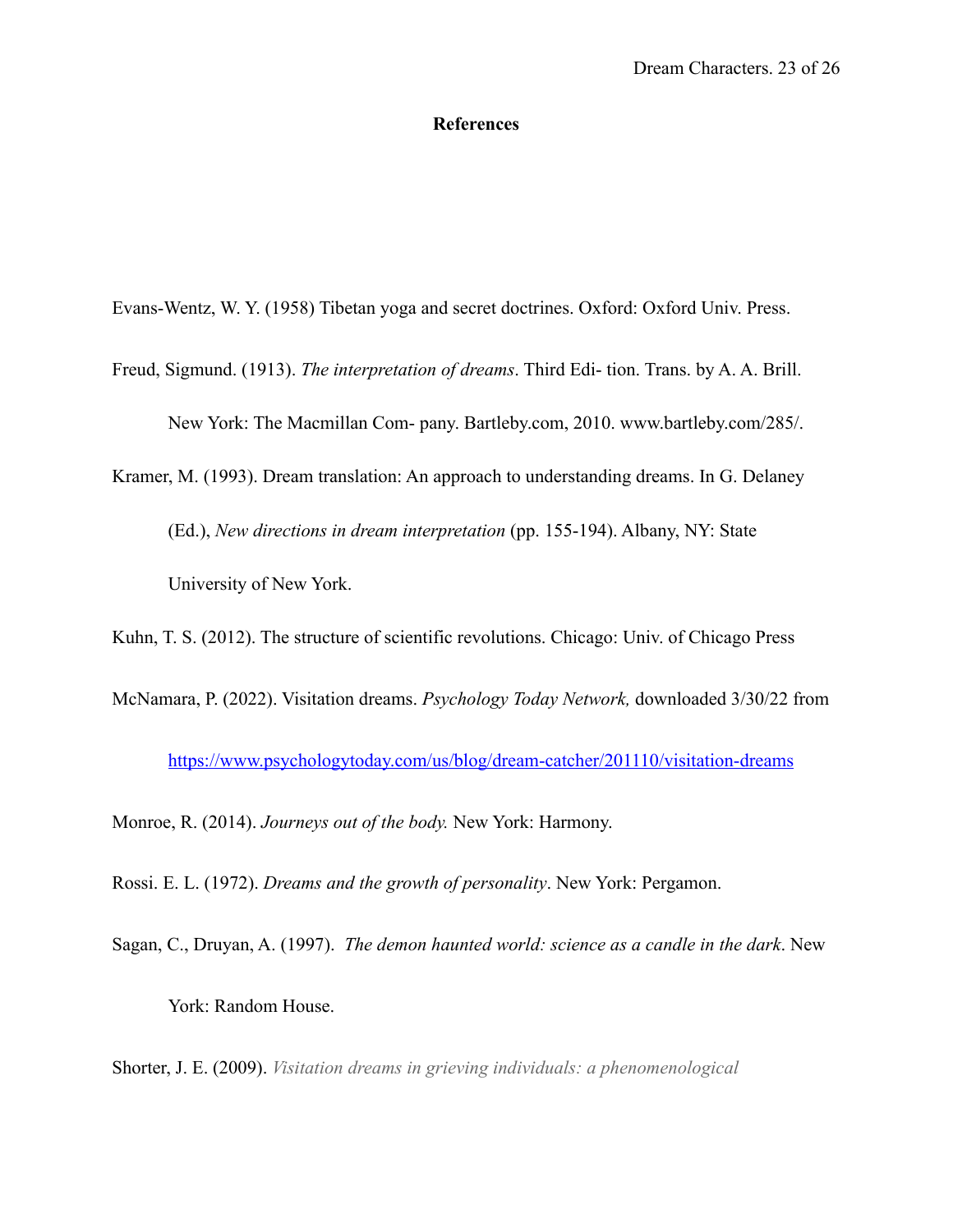*inquiry into the relationship between dreams and the grieving.* Unpublished dissertation. Palo Alto: CA.

Sontag, S. (1966). *Against interpretation and other essays.* New York: Picador.

Sparrow, G. S. (1994). *I am with you always*: *True stories of encounters with Jesus.* New York:

Bantam.

- Sparrow, G. S. (1997). *Blessed among women: Encounters with Mary and her message.* New York: Crown.
- Sparrow, G. S. (2020). The construction and analysis of dream metaphors. *International Journal of Dream Research, 13*, 1[.https://doi.org/10.11588/](https://doi.org/10.11588/) ijodr.2020.1.69293
- Sparrow, G. S. (2019). A Two-Dimensional Model of Consciousness in Lucid Dreams. International Journal of Dream Research,12, *1, 82-88. https://journals.ub.uniheidelberg.de/index.php/IJoDR/issue/view/4397*
- Sparrow, G. S. (2013). A New Approach to Dream Analysis Congruent with Contemporary Counseling Approaches. I*nternational Journal of Dream Research, 6*(1). journals.ub.uni-heidelberg.de/index.php/IJoDR/article/view/9725
- Sparrow, G. S. (2014a). A Non-Dual Perspective on the Question of Dream Control. Refereed chapter. In Hurd and Bulkeley (Ed.)*,* in *Lucid Dreaming: New Perspectives on Consciousness in Sleep.* New York: Praeger.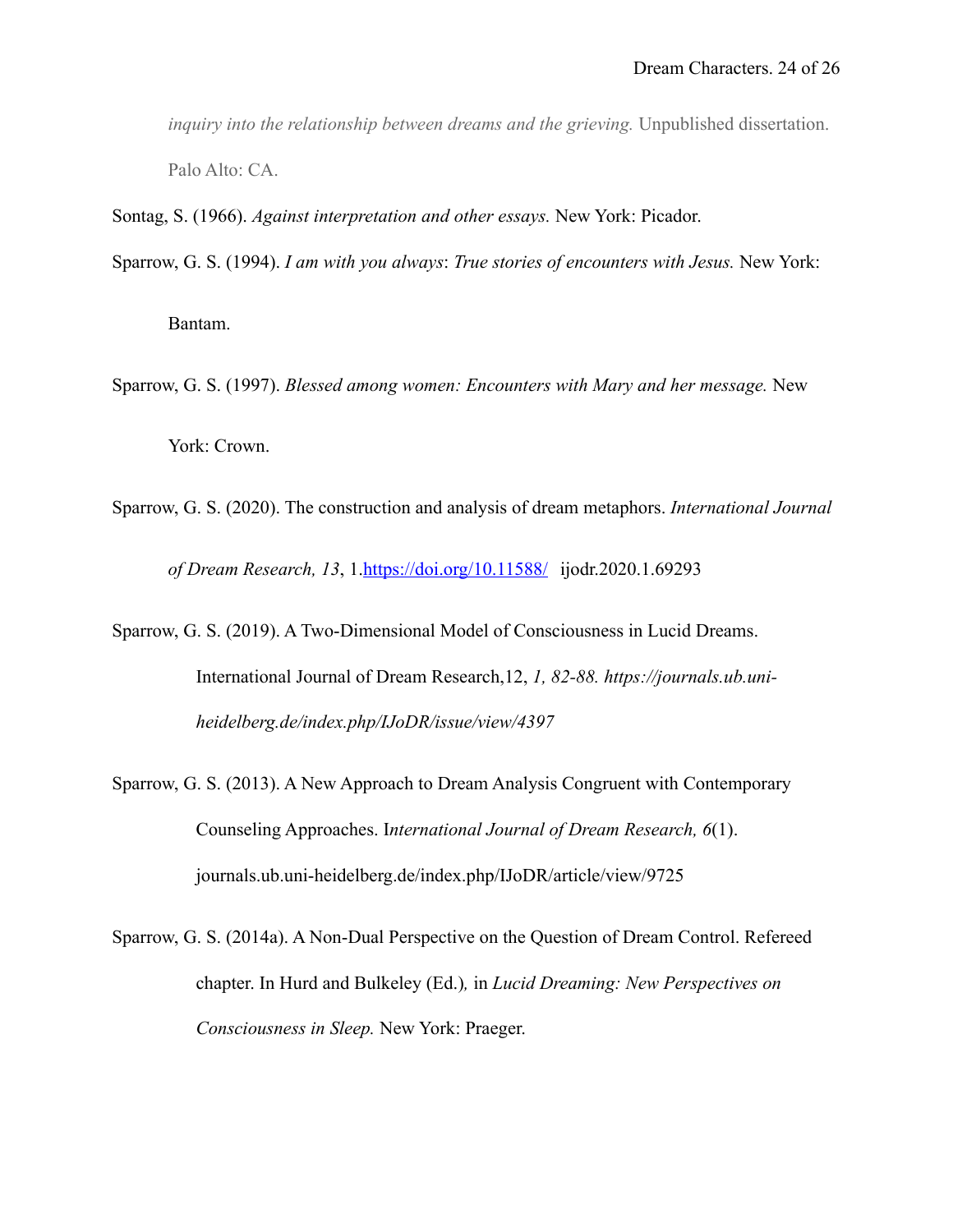Sparrow, G. S. (2014b). Analyzing Chronic Dream Ego Responses in Co-Creative Dream Analysis. *International Journal of Dream Research, 7*(1). journals.ub.uniheidelberg.de/index.php/IJoDR/index

- Sparrow, G., Thurston, M. A. (2010). The FiveStar Method: A Relational Dream Work Methodology. *Journal of Creativity in Mental Health, 2(*5). www.tandfonline.com/loi/ wcmh20
- Sparrow, G., Thurston, M. A. (2022). Viewing dreams as process: A key to effective dreamwork. *International Journal of Dream Research, 15,* 1.

Tarnas, R. (1993). The passion of the Western mind. New York: Random House.

- Tarnas, R. (2006). Cosmos and psyche. New York, NY: Penguin
- Turing, A. M. (1950). The imitation game. *Mind*, *59,* 236, pps. 433– 460, <https://doi.org/10.1093/mind/LIX.236.433>

Ullman, M. (1969). Dreaming as metaphor in motion. *Archives of General Psychiatry, 6*, 1.

Ullman, M. (1979). The experiential dream group. *Handbook of Dreams - Research, Theories and Applications.* Editor Benjamin B. Wolman. Consulting Editors Ullman, M. & Wilse, B. W. New York: Van Nostrand Reinhold

Wilber, K. (2007). *Up from Eden: a transpersonal view of human evolution.* New York: Quest.